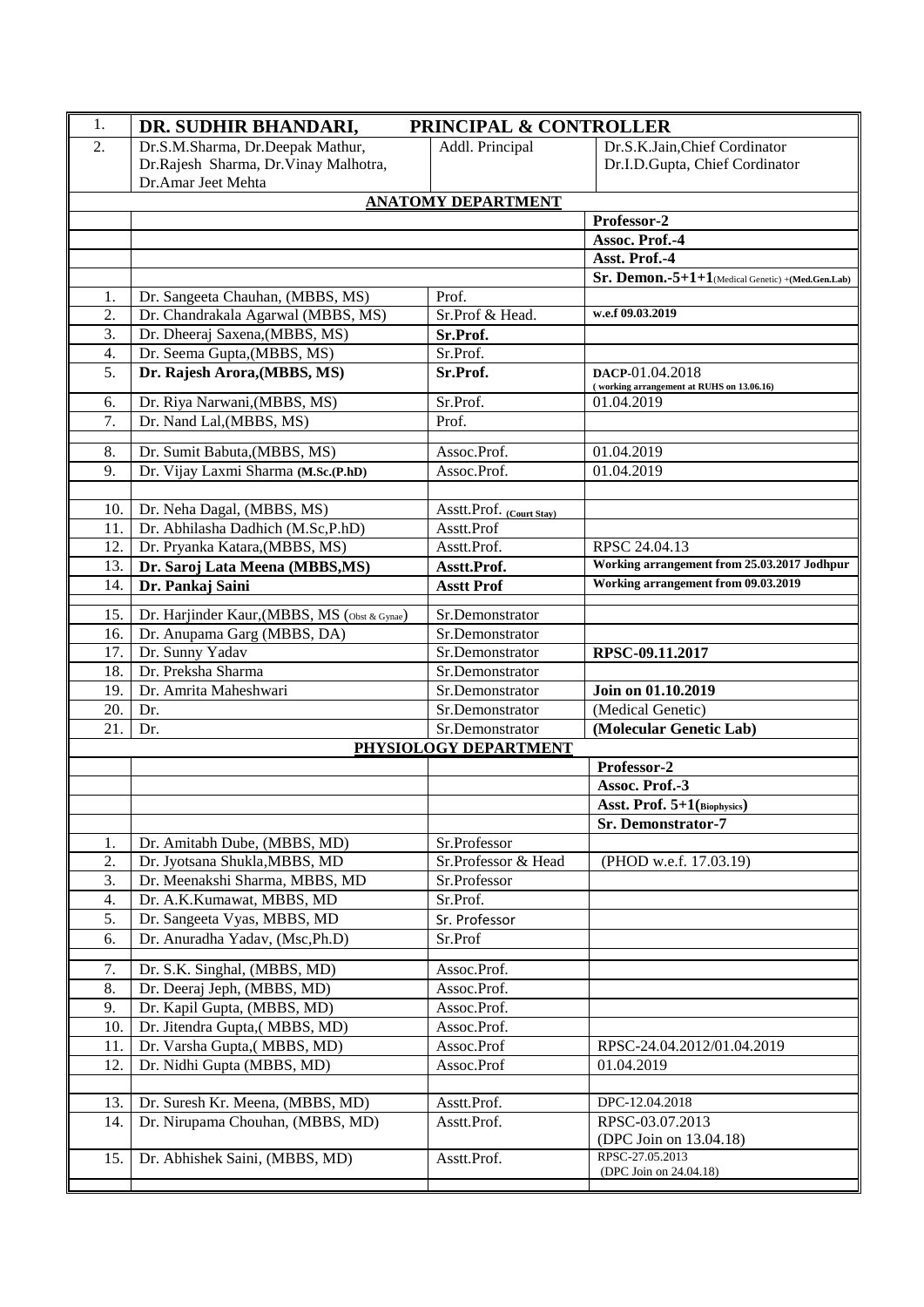| 16. | Dr.Tanu Aterya, (MBBS, MD)             | Sr.Demonstrator                                     | RPSC-03.07.2013                             |
|-----|----------------------------------------|-----------------------------------------------------|---------------------------------------------|
| 17. | Dr. Kavita Yadav, M.Sc.                | Sr.Demonstrator                                     | RPSC-27.05.2013                             |
| 18. | Dr. Mamta Meena, (MBBS, MD)            | Sr.Demonstartor                                     | RPSC-10.07.2013                             |
| 19. | Dr. Rinki Hada, (MBBS, MD)             | Sr.Demonstrator                                     |                                             |
| 20. | Dr. Chaya Gupta, (MBBS, MD)            | Sr.Demonsreator                                     | RPSC-03.10.2013                             |
|     |                                        | <b>BIOCHEMISTRY</b>                                 |                                             |
|     |                                        |                                                     | Professor-3                                 |
|     |                                        |                                                     | Assoc. Prof.-2                              |
|     |                                        |                                                     | Asst. Prof.-18                              |
|     |                                        | <b>Senior Biochemsit-02</b>                         | Sr. Demonstrator-20+02((Truma & Orthopedic) |
|     |                                        | <b>Biochemist-12</b><br><b>Junior Biochemist-02</b> |                                             |
| 1.  | Dr. S.K. Varday, (MBBS, MD)            | Sr.Prof.                                            |                                             |
| 2.  | Dr. Shankuntala Saini, (M.Sc.Ph.D)     | Sr.Prof.                                            |                                             |
| 3.  | Dr. Rati Mathur, (M.Sc.Ph.D)           | Sr.Prof.                                            |                                             |
| 4.  | Dr. Chitra Upadhyay, (M.Sc.Ph.D)       | Sr.Prof.                                            |                                             |
| 5.  | Dr. Sandhya Mishra, (MBBS, MD,)        | Sr.Prof. & Head                                     | (PHOD-17.03.2017)                           |
| 6.  | Dr. Pratibha Chouhan, (MBBS, MD)       | Sr.Prof.                                            | 01.04.2019                                  |
| 7.  | Dr. Neelima Hemkar, (M.Sc.Ph.D)        | Sr.Prof.                                            | 01.04.2019                                  |
| 8.  | Dr. Harjeet Singh, (MBBS, MD)          | Prof.                                               |                                             |
| 9.  | Dr. B.P. Meena, (MBBS, MD)             | Prof. & Supdt Satelite                              | (Supdt w.e.f. 08.08.18)                     |
|     |                                        | Hospital                                            |                                             |
| 10. | Dr. Alpana Goyal, (M.Sc.Ph.D)          | Prof.                                               |                                             |
| 11. | Dr. Nevidita Gupta, (MBBS, MD)         | Assoc.Prof.                                         | 01.04.2019                                  |
| 12. | Dr. Rashmi Gupta, (M.Sc. PhD)          | Assoc.Prof.                                         | 01.04.2019                                  |
|     |                                        |                                                     |                                             |
| 13. | Dr Sangeeta Meena, (MBBS, MD)          | Asst. Prof.                                         |                                             |
| 14. | Dr. Bhavna Bagaria (MBBS, MD)          | Asstt.Prof.                                         | RPSC-02-06-2016                             |
| 15. | Dr. Shalu Gupta, (M.Sc., P.hD)         | Asstt.Prof.                                         | RPSC-01-06-2016                             |
| 16. | Dr. Balveer Singh Gurjar (MBBS, MD)    | Asstt.Prof.                                         | RPSC-01-06-2016                             |
| 17. | Dr. Rekha Bagla (M.Sc., PhD)           | Asstt.Prof.                                         | RPSC-02-06-2016                             |
| 18. | Dr. Alka Meena (MBBS, MD)              | Asstt.Prof.                                         | RPSC-07.12.2016                             |
| 19. | Dr.Tripti Verma, (MBBS, MD)            | Asstt.Prof.                                         | RPSC-29.11.2016 A/N                         |
| 20. | Dr. Vijay Laxmi Nangliya, (M.Sc, P.hD) | Asstt.Prof.                                         | RPSC-02.05.13 (DPC 2016-17)                 |
| 21. | Dr. Mahesh Bairwa, (MBBS, MD)          | Asstt.Prof.                                         | RPSC-09.07.13 (DPC)                         |
| 22. | Dr. Ravi Prakash Shukla, (MBBS)        | Sr.Demonstrator                                     |                                             |
| 23. | Dr. Priyanka Meena, (M.Sc.)            | Sr.Demonstrator                                     | RPSC-30.04.13                               |
| 24. | Dr. Sangeeta khyalia, (MBBS)           | Sr.Demonstrator                                     | On Transfer 10.07.2013                      |
| 25. | Dr.Geeta Bilonia (M.Sc)                | Sr.Demonstrator                                     | RPSC-19.09.2016                             |
| 26. | Dr.Divya Sharma (M.Sc)                 | Sr.Demonstrator                                     | RPSC-19.09.2016                             |
| 27. | Dr.Monika Gupta (M.Sc/P.hD.)           | Sr.Demonstrator                                     | RPSC-19.09.2016                             |
| 28. | Dr.Anuradha Khichar, (M.Sc)            | Sr.Demonstrator                                     | RPSC-19.09.2016                             |
| 29. | Dr.Ajay Saxena (MBBS)                  | Sr.Demonstrator                                     | RPSC-19.09.2016                             |
| 30. | Dr.Sanjay Jarwal (MBBS)                | Sr.Demonstrator                                     | RPSC-19.09.2016                             |
| 31. | Dr.Swati Gupta (M.Sc)                  | Sr.Demonstrator                                     | RPSC-19.09.2016                             |
| 32. | Dr.Jyoti Jain (M.Sc, P.hD)             | Sr.Demonstrator                                     | RPSC-19.09.2016                             |
| 33. | Dr.Asha Sharma (M.Sc.)                 | Sr.Demonstrator                                     | RPSC-19.09.2016                             |
| 34. | Dr.Sangeeta Yadav (M.Sc)               | Sr.Demonstrator                                     | RPSC-19.09.2016                             |
| 35. | Dr.Mamta (M.Sc)                        | Sr.Demonstrator                                     | RPSC-21.09.2016                             |
| 36. | Dr. Vipul Garg (MBBS, MD)              | Sr.Demonstrator                                     | RPSC-21.09.2016                             |
| 37. | Dr.Manisha Verma (MBBS,MD)             | Sr.Demonstrator                                     | RPSC-21.09.2016                             |
| 38. | Dr.Sanjay Kumawat (MBBS)               | Sr.Demonstrator                                     | RPSC-23.09.2016                             |
| 39. | Dr.Lokeshwer Prasad Meena (MBBS)       | Sr.Demonstrator                                     | RPSC-23.09.2016                             |
| 40. | Dr.Aditi Ranawat, (M.Sc./P.hD)         | Sr.Demonstrator                                     | RPSC-26.09.2016                             |
| 41. | Dr.Babu Lal Dariya (MBBS,MD)           | Sr.Demonstrator                                     | RPSC-16.10.2016                             |
| 42. | Dr.Shyam Sunder Mittal (MBBS,MD)       | Sr.Demonstrator                                     | RPSC-15.12.2018                             |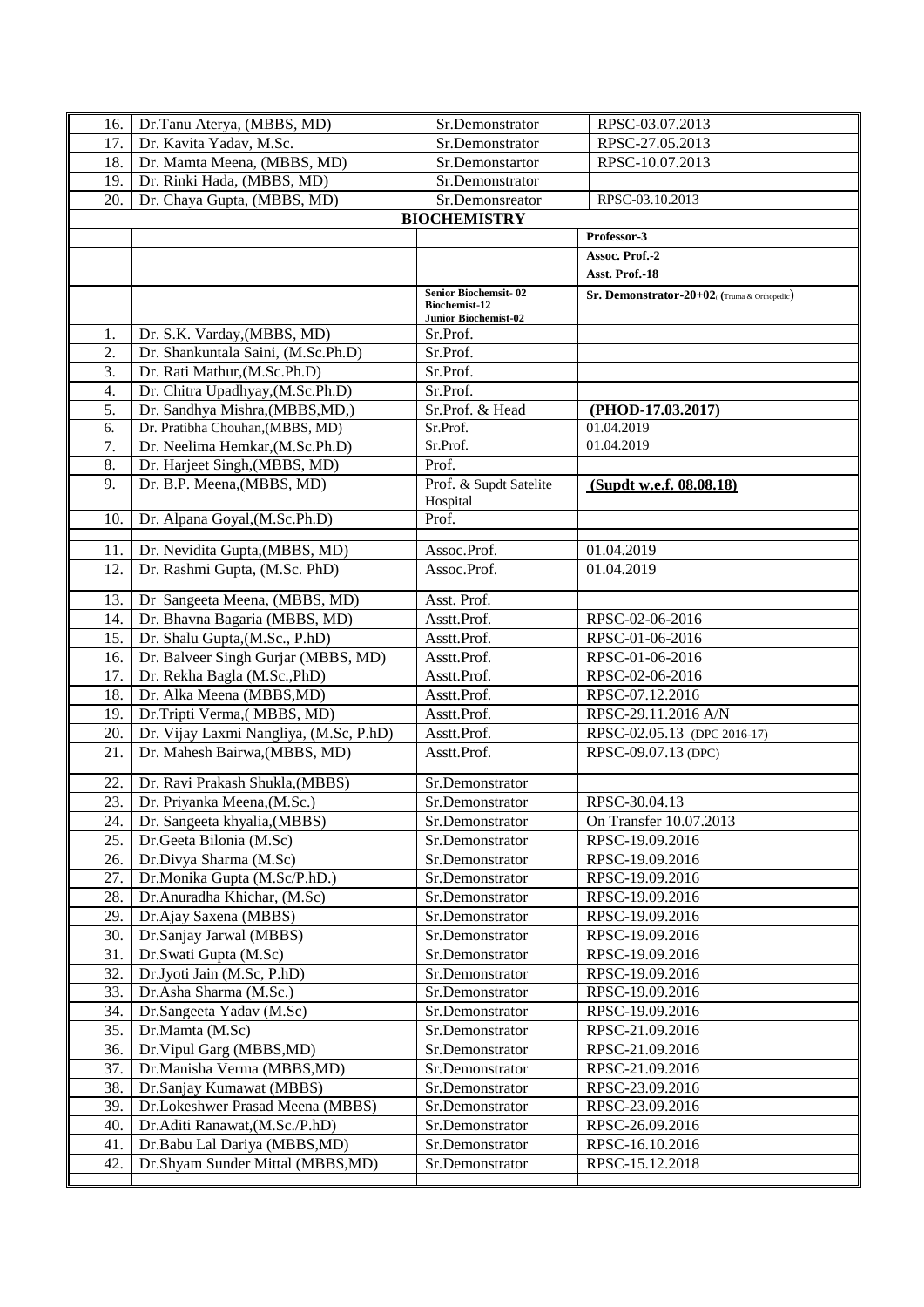| 43. |                                                                                               | Sr. Biochemist               |                                                          |
|-----|-----------------------------------------------------------------------------------------------|------------------------------|----------------------------------------------------------|
| 44. |                                                                                               | Sr. Biochemist               |                                                          |
|     |                                                                                               |                              |                                                          |
|     |                                                                                               |                              |                                                          |
| 45. | Dr. Jagrati Jha, (M.Sc.Ph.D)                                                                  | Biochemist                   | RPSC-28-09-1996                                          |
| 46. | Dr. Peeyush Ajmera, (M.Sc.Ph.D)                                                               | Biochemist                   | RPSC-03-10-1997                                          |
| 47. | Mrs.Pallavi Taparia (M.Sc)                                                                    | Biochemist                   | RPSC-23.11.2016                                          |
| 48. | Mrs.Nishtha Saral (M.Sc)                                                                      | Biochemsit                   | RPSC-23.11.2016                                          |
| 49. | Mrs.Priyanka Parihar(M.Sc)                                                                    | Biochemsit                   | RPSC-29.11.2016                                          |
| 50. | Mrs.Priyanka Kumari (M.Sc)                                                                    | Biochemist                   | RPSC-30.11.2016                                          |
| 51. | Dr.(Mrs) Bhawani Kochar (M.Sc./P.hD)                                                          | Biochemsit                   | RPSC-01.12.2016                                          |
| 52. | Dr.Nitika Chitkara (M.Sc)                                                                     | Biochemist                   | RPSC-04.03.2017                                          |
|     |                                                                                               |                              |                                                          |
| 53. | Shri.                                                                                         | Junior Biochemist            |                                                          |
| 54. | Shri.                                                                                         | Junior Biochemist            |                                                          |
|     |                                                                                               | PHARMACOLOGY DEPARTMENT      |                                                          |
|     |                                                                                               |                              | Professor-3                                              |
|     |                                                                                               |                              | Assoc. Prof.-3+01(Pharmacy)                              |
|     |                                                                                               |                              | Asst. Prof.-4                                            |
|     |                                                                                               | <b>Veterinary Officer-01</b> | Sr. Demonstrator-3                                       |
|     |                                                                                               | Sr.Prof.                     |                                                          |
| 1.  | Dr. Jyotsana Bhargava, (MBBS, MD)                                                             |                              |                                                          |
| 2.  | Dr. Monica Jain, (MBBS, MD)                                                                   | Sr.Prof. & Head              | (PHOD-17.03.2019)                                        |
| 3.  | Dr. Rupa Kapadia, (MBBS, MD)                                                                  | Sr.Prof.                     |                                                          |
| 4.  | Dr. Monika Mishra, (MBBS, MD)                                                                 | Sr.Prof.                     |                                                          |
| 5.  | Dr. Lokendra Sharma, (MBBS,MD)                                                                | SrProf.                      | 01.04.2019                                               |
| 6.  | Dr. Chetna Meena, (MBBS, MD)                                                                  | Sr.Prof.                     | 01.04.2018                                               |
| 7.  | Dr. Alka Bansal, (MBBS, MD)                                                                   | Assoc. Prof.                 |                                                          |
| 8.  | Dr. Chandan Verma, (MBBS, MD)                                                                 | Assoc. Prof.                 |                                                          |
|     |                                                                                               |                              |                                                          |
| 9.  | Dr. Charu Jain, (MBBS, MD)                                                                    | Assoc. Prof.<br>(Pharmacy)   | 01.04.2019                                               |
| 10. | Dr.                                                                                           |                              |                                                          |
| 11. | Dr. Uma Advani, (MBBS, MD)                                                                    | Asstt.Prof.                  | RPSC-03.06.2013(DPC)                                     |
| 12. | Dr.Dhirendra Kumar Mahaver                                                                    | Asstt.Prof                   |                                                          |
|     |                                                                                               |                              |                                                          |
| 13. | Dr. Shivkan Kakad, (MBBS, MD)                                                                 | Sr.Demonstrator              | RPSC-18.05.2013                                          |
| 14. | Dr. Kopal Neemawat (M.Sc)                                                                     | Sr.Demonstrator              | RPSC-21.06.2017                                          |
| 15. | Dr. Neha Sharma (MBBS,MD)                                                                     | Sr.Demonstrator              | <b>RPSC-</b>                                             |
| 16. | Dr.                                                                                           | Veterinary Officer           |                                                          |
|     | PATHOLOGY DEPARTMENT IMUNOHEMATOLOGY & TRANSFUSION MEDICINE DEPARTMENT [PATHOLOGY DEPARTMENT] |                              |                                                          |
|     |                                                                                               |                              | Professor-5                                              |
|     |                                                                                               |                              | Assoc. Prof.-7                                           |
|     |                                                                                               |                              | Asst. Prof.-27+1(Stem Cell)                              |
|     |                                                                                               |                              | Sr. Demon.- $24+2$ (Truma & Orthopedic) $+2$ (Stem Cell) |
| 1.  | Dr. Ajay Yadav                                                                                | Sr.Prof.                     |                                                          |
| 2.  | Dr. Kusum Mathur                                                                              | Sr.Professor & Head          | (03.08.2019)                                             |
| 3.  | Dr. Ranjana Solanki                                                                           | Sr.Professor                 | 01.04.2019                                               |
| 4.  | Dr. Sandhya Gulati                                                                            | Sr.Professor                 |                                                          |
| 5.  | Dr. Karuna Garg                                                                               | Sr.Professor                 | 01.04.2019                                               |
| 6.  | Dr. Sangita Sehgal                                                                            | Professor                    |                                                          |
| 7.  | Dr. Arpita Jindal                                                                             | Professor                    |                                                          |
| 8.  | Dr. Dilip Ramrakhyani                                                                         | Professor                    |                                                          |
| 9.  | Dr. Deepika Mishra                                                                            | Prof.                        |                                                          |
| 10. | Dr. Anita Harsh                                                                               | Professor                    | 01.04.2019                                               |
|     |                                                                                               |                              |                                                          |
|     | 11. Dr. Devika Keshwani                                                                       | Assoc.Prof.                  | <b>Working arrangement from Kota</b>                     |
|     | 12. Dr. Kamlesh Yadav                                                                         | Assoc.Prof.                  |                                                          |
|     | 13. Dr. Sapna Gandhi                                                                          | Assoc.Prof.                  |                                                          |
|     | 14. Dr. Deepika Hemrajani                                                                     | Assoc.Prof.                  |                                                          |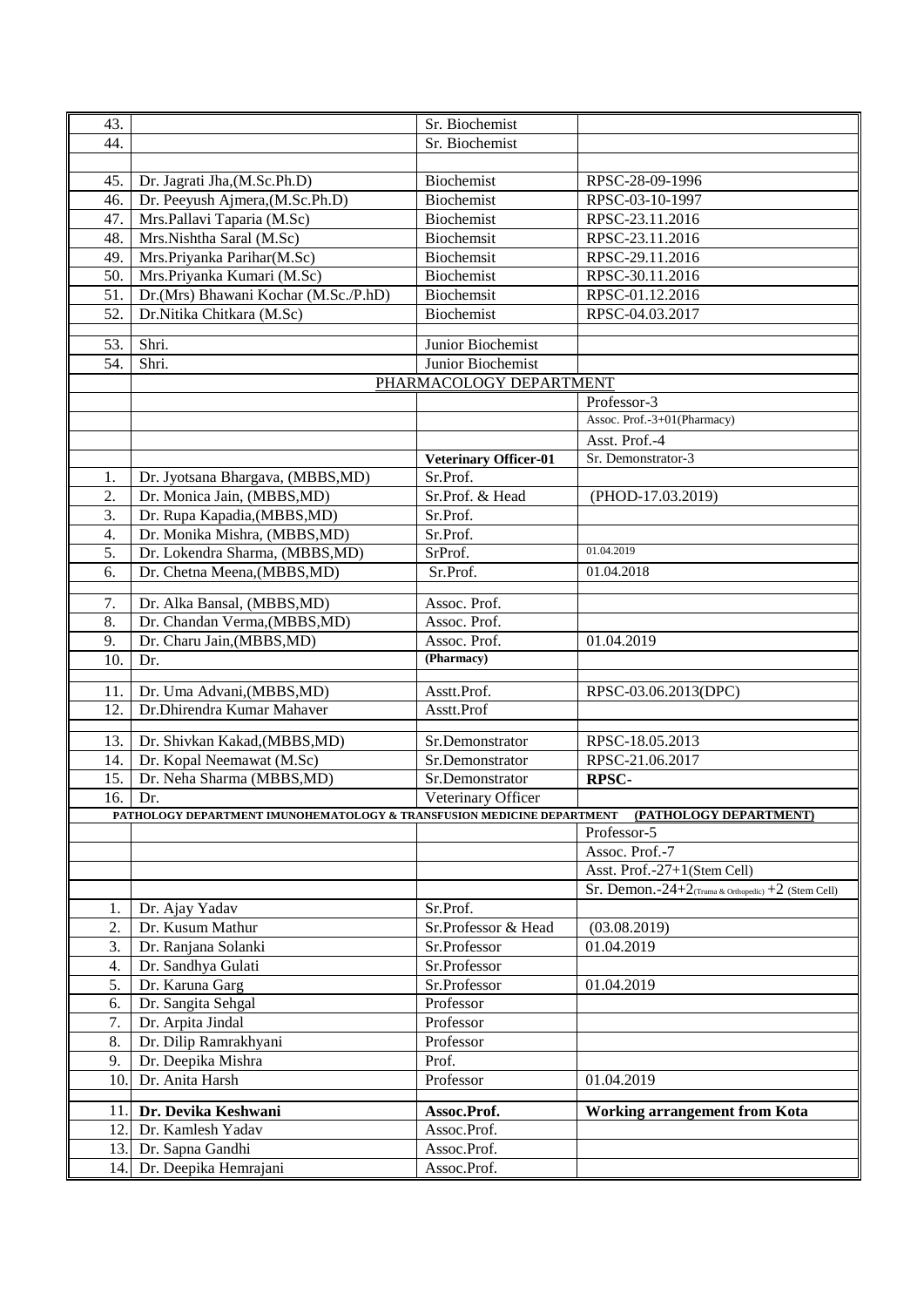|     | 15. Dr. Saroj Pachori                                              | Assoc.Prof.                        |                                                              |
|-----|--------------------------------------------------------------------|------------------------------------|--------------------------------------------------------------|
|     | 16. Dr. Kalpana Mangal                                             | Assoc.Prof.                        |                                                              |
| 17. | Dr. Hema Udawat                                                    | Assoc.Prof.                        |                                                              |
|     | 18. Dr. Priti Saini                                                | Assoc.Prof.                        | RPSC-05.01.12/01.04.2019                                     |
| 19. | Dr. Neeraj Verma                                                   | Assoc.Prof.                        | 01.04.2019                                                   |
| 20. | Dr. Ashish Bagria                                                  | Assoc.Prof.                        | 01.04.2019                                                   |
| 21. | Dr. Mukesh Khinchi                                                 | Assoc.Prof.                        | 01.04.2019                                                   |
| 22. | Dr. Subhash Sharma                                                 | Assoc.Prof.                        | 01.04.2019                                                   |
| 23. | Dr. Shruti Bhargawa                                                | Assoc. Prof.                       | RPSC-29.12.2012A/N/01.04.2019                                |
| 24. | Dr. Yogesh Kumar Gupta                                             | Assoc. Prof.                       | RPSC-01.01.13/01.04.2019                                     |
|     |                                                                    |                                    |                                                              |
| 25. | Dr. Shilpa Jalan                                                   | Asstt.Prof.                        | RPSC-22.08.2016                                              |
| 26. | Dr. Pratibha Maan                                                  | Asstt.Prof.                        | RPSC-19.08.2016                                              |
| 27. | Dr. Nidhi Sharma                                                   | Asstt.Prof.                        | RPSC-22.08.2016 (DPC-15-16 11.04.18)                         |
| 28. | Dr. Prerana Choudhary (on Study Leave)                             | Asstt.Prof.                        | RPSC-20.08.2016                                              |
| 29. | Dr. Vandna Yadav                                                   | Asstt.Prof                         | RPSC-19.08.2016                                              |
| 30. | Dr. Mukta Meel                                                     | Asstt.Prof.                        | RPSC-05.03.2014(SD) 14.10.2016 (AP)<br>$(DPC-15-1611.04.18)$ |
| 31. | Dr. Ruchi Agarwal                                                  | Asstt.Prof.                        | RPSC-10.07.2013(DPC-17-18, 11.04.18)                         |
| 32. | Dr. Shewta Agarwal                                                 | Asstt.Prof.                        | RPSC-09.01.2017                                              |
| 33. | Dr. Sapna Devi                                                     | Asstt.Prof.                        | (DPC-17-18, 11.04.18)                                        |
| 34. | Dr. Garima Sharma                                                  | Asstt.Prof.                        | RPSC-09.07.2013(DPC-15-16 11.04.18)                          |
| 35. | Dr. Alpana Jain                                                    | Asstt.Prof.                        | RPSC-02.05.13(DPC-15-16 11.04.18)                            |
|     | 36. Dr. Namrata Agarwal                                            | Asstt.Prof.                        | RPSC-10.07.2013(DPC-15-16 11.04.18)                          |
| 37. | Dr. Alka Mittal                                                    | Asstt.Prof.                        | RPSC-13.05.2013 (DPC-15-16 11.04.18)                         |
| 38. | Dr. Jyanti Mala                                                    | Asstt.Prof.                        | RPSC-30.05.2013 (DPC-15-16 11.04.18)                         |
| 39. | Dr. Neha Gupta                                                     | Asstt.Prof.                        |                                                              |
| 40. | Dr. Swati Aggarwal                                                 | Asstt.Prof.                        | (Stem Cell) CSC-23.03.2017                                   |
|     |                                                                    |                                    |                                                              |
|     | 41. Dr. Shivangni Kumari                                           | St.Demonstrator                    | RPSC-10.05.13 (SR, Opthalmology)                             |
|     |                                                                    |                                    |                                                              |
| 42. | Dr.Yashvi Gehlot, (MBBS)                                           | <b>Sr.Demonstrator</b>             | RPSC-15.02.2017                                              |
|     |                                                                    |                                    | (Study leave w.e.f. 01.02.19 to 31.01.20)                    |
| 43. | Dr. Vijita Tomar, (MBBS, MD)                                       | Sr.Demonstrator                    | RPSC-17.02.2017                                              |
| 44. | Dr.Manju (MBBS,MD)                                                 | Sr.Demonstrator                    | RPSC-17.02.2017 A/N                                          |
| 45. | Dr.Suneeta Meena                                                   | Sr.Demonstrator                    | RPSC-20.02.2017                                              |
|     | 46. Dr.Rashmi Mewara(MBBS,MD)                                      | Sr.Demonstrator                    | RPSC-01.03.2017                                              |
| 47. | Dr.Deepa Wadhwani (MBBS,DNB)                                       | Sr.Demonstrator                    | RPSC-04.03.2017                                              |
|     | 48. Dr.Sarla Saini (MBBS)                                          | Sr.Demonstrator                    | RPSC-08.03.2017                                              |
|     | 49. Dr.Rimjhim Shrimal                                             | Sr.Demonstrator                    | RPSC-08.03.2017                                              |
|     | 50. Dr.Utsav Joshi (MBBS,MD)                                       | Sr.Demonstrator                    | RPSC-10.03.2017                                              |
|     | 51. Dr.Deepak Soni (MBBS, MD)                                      | Sr.Demonstrator<br>Sr.Demonstrator | RPSC-14.03.2017<br>RPSC-17.03.2017                           |
|     | 52. Dr. Navita Gupta (MBBS, MD)<br>53. Dr. Vinod Kumari (MBBS, MD) | Sr.Demonstrator                    | RPSC-18.03.2017                                              |
| 54. | Dr.Lokesh Sharma(MBBS,MD)                                          | Sr.Demonstrator                    | RPSC-24.03.2017 A/N                                          |
| 55. | Dr.Sheikh Mohmmed Afzal (MBBS)                                     | Sr.Demonstrator                    | RPSC-30.03.2017                                              |
| 56. | Dr.Anuj Sharma(MBBS,MD)                                            | Sr.Demonstrator                    | RPSC-31.03.2017                                              |
| 57. | Dr.Kusum Kohiwal                                                   | Sr.Demonstrator                    | RPSC-22.04.2017                                              |
| 58. | Dr.Sweta Meena (MBBS,MD)                                           | Sr.Demonstrator                    | RPSC-20.07.2017                                              |
| 59. | Dr. Kavita Meena                                                   | Sr.Demonstrator                    | RPSC-31.07.2017                                              |
| 60. | Dr. Vidhushi Saran                                                 | Sr.Demonstrator                    |                                                              |
| 61. | Dr.Ashmeet Kaur, (MBBS, MD)                                        | Sr.Demonstrator                    | RPSC-15.05.2018                                              |
| 62. | Dr.Prachi Gupta (MBBS,MD)                                          | Sr.Demonstrator                    | RPSC-11.07.2018                                              |
| 63. | Dr.Ankur Gupta(MBBS,MD)                                            | Sr.Demonstrator                    | RPSC- .07.2018                                               |
| 64. | Dr. Vaibhav Kr Goyal                                               | Sr.Demonstrator                    | RPSC-01.08.2018                                              |
| 65. | Dr.Ranjita Bansal (MBBS,MD)                                        | Sr.Demonstrator                    | RPSC-                                                        |
| 66. | Dr.Suman Verma (MBBS,MD)                                           | Sr.Demonstrator                    | RPSC-14.08.2017                                              |
| 67. | Dr.                                                                | Sr.Demonstrator                    | (Stem Cell)                                                  |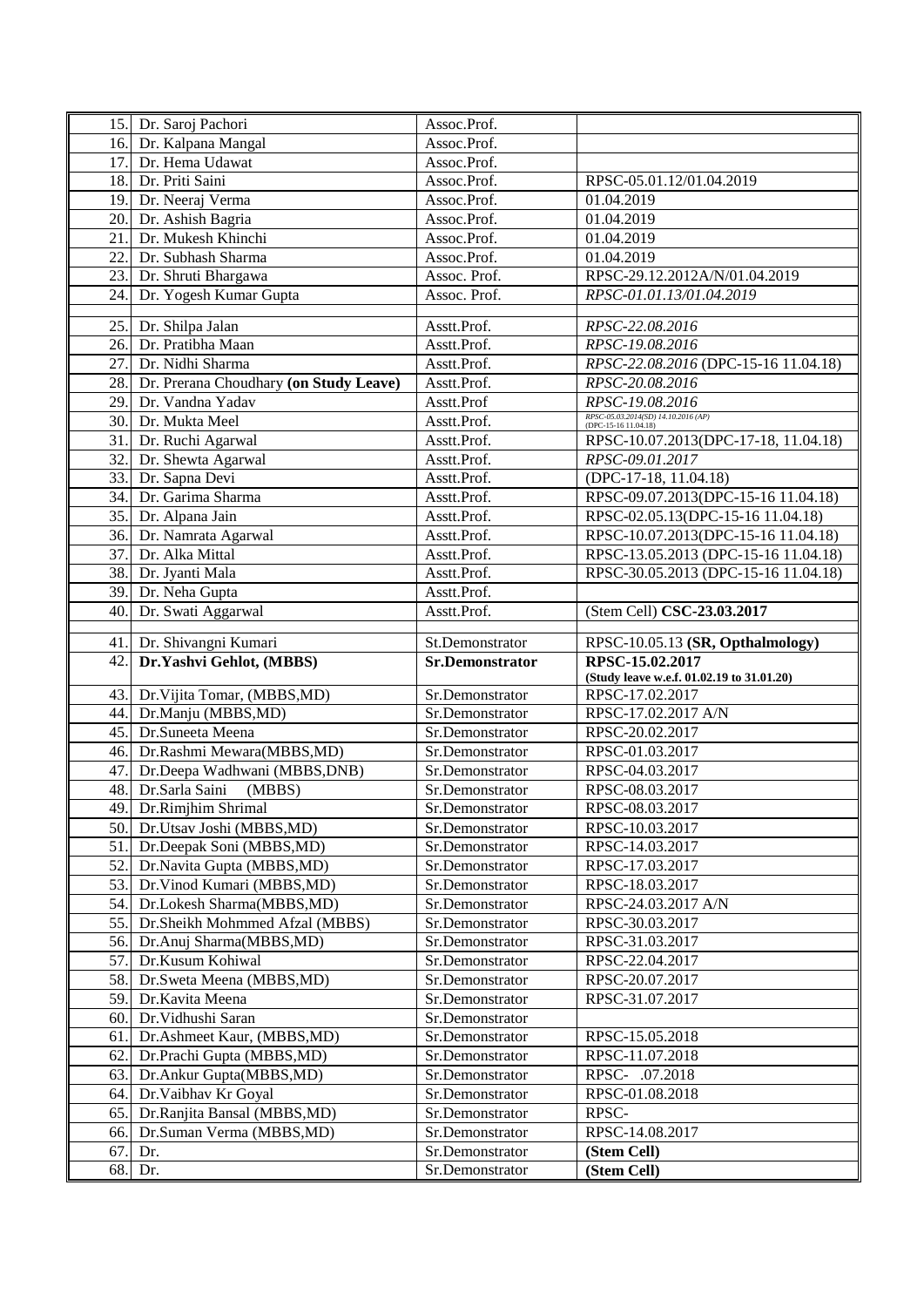| <b>IMUNO-HEMATOLOGY &amp; TRANSFUSION MEDICINE DEPARTMENT (IHTM)</b> Since 04.02.2011 (Faculty transfer on 30.05.2012) |                                        |                         |                                            |  |
|------------------------------------------------------------------------------------------------------------------------|----------------------------------------|-------------------------|--------------------------------------------|--|
|                                                                                                                        |                                        |                         | Asstt Prof.-01(Truma & Orthopedic)         |  |
|                                                                                                                        |                                        |                         | Sr.Demon.-04 (Truma & Orthopedic)          |  |
| 1.                                                                                                                     | Dr. Sunita Bundas                      | Sr.Professor & Head     | (PHOD 06.03.19)                            |  |
| 2.                                                                                                                     | Dr. Amit Sharma                        | Sr.Professor            | 01.04.2019                                 |  |
| 3.                                                                                                                     | Dr. B.S. Meena                         | Prof.                   |                                            |  |
|                                                                                                                        |                                        |                         |                                            |  |
| 4.                                                                                                                     | Dr. Pramendra Pachori                  | Assoc.Prof.             |                                            |  |
| 5.                                                                                                                     | Dr. Satyendra Singh                    | Astt.Prof.              | CSC-                                       |  |
|                                                                                                                        |                                        |                         |                                            |  |
| 6.                                                                                                                     | Dr. Girish Sharma                      | Sr.Demonstrator         | CSC-26.02.2016 (Truma & Orthopedic)        |  |
| 7.                                                                                                                     | Dr. Mahaveer Prasad Saini              | Sr.Demonstrator         | CSC-01.07.2017                             |  |
| 8.                                                                                                                     | Dr. Asha Lata                          | Sr.Demonstrator         | CSC-04.07.2017                             |  |
|                                                                                                                        |                                        | MICROBIOLOGY DEPARTMENT |                                            |  |
|                                                                                                                        |                                        |                         | Professor-2                                |  |
|                                                                                                                        |                                        |                         | Assoc. Prof.-4                             |  |
|                                                                                                                        |                                        |                         | Asst. Prof.-11                             |  |
|                                                                                                                        |                                        |                         | Sr. Demonstrator-14+02(Truma & Orthopedic) |  |
| 1.                                                                                                                     | Dr. R.K. Maheshwari (MBBS,MD)          | Sr.Prof.                |                                            |  |
| 2.                                                                                                                     | Dr. Nitya Vyas, (MBBS, MD)             | Sr.Prof. & Head         | $(03.08.2019 - PHOD)$                      |  |
| 3.                                                                                                                     | Dr. Bharti Malhotra, (MBBS, MD)        | Sr.Professor            |                                            |  |
| 4.                                                                                                                     | Dr. S.K.Singh, (MBBS, MD)              | Sr. Prof.               |                                            |  |
| 5.                                                                                                                     | Dr. Rajni Sharma, (MBBS, MD)           | Sr.Prof.                |                                            |  |
| 6.                                                                                                                     | Dr. Rameshwari Bittu, (MBBS, MD)       | Sr.Prof.                |                                            |  |
| 7.                                                                                                                     | Dr. Rekha Bachiwal, (MBBS, MD)         | Sr.Prof.                |                                            |  |
| 8.                                                                                                                     | Dr. Aruna Vyas, (MBBS, MD)             | Sr.Prof.                | 01.04.2019                                 |  |
| 9.                                                                                                                     |                                        |                         | 01.04.2019                                 |  |
|                                                                                                                        | Dr. R.K. Mishra, (MBBS, MD)            | Sr.Prof.                |                                            |  |
| 10.                                                                                                                    | Dr. Saroj Huja, (MBBS, MD)             | Sr.Prof.                | 01.04.2019                                 |  |
| 11.                                                                                                                    | Dr. Nita Pal, (MBBS, MD)               | Sr.Prof.                | 01.04.2019                                 |  |
| 12.                                                                                                                    | Dr. Anita Rungta (Singhal), (MBBS, MD) | Sr.Prof.                | 01.04.2019                                 |  |
| 13.                                                                                                                    | Dr. Madhu Jain, (MBBS, MD)             | Prof.                   |                                            |  |
|                                                                                                                        |                                        |                         |                                            |  |
| 14.                                                                                                                    | Dr. Manju Yadav, (MBBS, MD)            | Assoc.Prof              | 01.04.2019                                 |  |
| 15.                                                                                                                    | Dr. Babita Sharma, (MBBS, MD)          | Assoc.Prof              | RPSC on 28.07.2012/01.04.2019              |  |
| 16.                                                                                                                    | Dr. Veena Balotiya, (MBBS, MD)         | Assoc.Prof              | RPSC on 28.07.2012 /01.04.2019             |  |
|                                                                                                                        |                                        |                         |                                            |  |
| 17.                                                                                                                    | Dr. Parul Sinha, (MBBS, MD)            | Asstt.Prof.             | RPSC-02.05.2013                            |  |
|                                                                                                                        |                                        |                         | (DPC-15-16 Join on 25.06.18)               |  |
| 18.                                                                                                                    | Dr. Nazneen Pathan, (MBBS, MD)         | Asstt.Prof.             | RPSC-02.05.2013A/N                         |  |
|                                                                                                                        |                                        |                         | (DPC-15-16 Join on 25.06.18)               |  |
| 19.                                                                                                                    | Dr. Shivra Batra, (MBBS, MD)           | Asstt.Prof.             | (DPC-15-16 Join on 25.06.18)               |  |
| 20.                                                                                                                    | Dr. Manish Kumar, (MBBS, MD)           | Asstt.Prof.             | RPSC-25.05.2013                            |  |
|                                                                                                                        |                                        |                         | (DPC-15-16 Join on 25.06.18)               |  |
| 21.                                                                                                                    | Dr. Dinesh Kumar Jain, (MBBS, MD)      | Asstt.Prof.             | (DPC-15-16 Join on 25.06.18)               |  |
|                                                                                                                        |                                        |                         |                                            |  |
| 22.                                                                                                                    | Dr. Anuj Mathur, (MBBS, MD)            | Sr.Demonstrator         | <b>Absent</b>                              |  |
| 23.                                                                                                                    | Dr. Shanoo Sharma, (MBBS, MD)          | Sr.Demonstrator         | RPSC-18.10.2017                            |  |
| 24.                                                                                                                    | Dr. Lalita Verma, (MBBS, MD)           | Sr.Demonstrator         | RPSC-18.10.2017                            |  |
| 25.                                                                                                                    | Dr. Pooja Gupta, (MBBS)                | Sr.Demonstrator         | RPSC-18.10.2017                            |  |
| 26.                                                                                                                    | Dr Malviyka Sharma, (MBBS, MD)         | Sr.Demonstrator         | RPSC-18.10.2017                            |  |
| 27.                                                                                                                    | Dr Varunika Vijayvargiya (MBBS, MD)    | Sr.Demonstrator         | RPSC-18.10.2017                            |  |
| 28.                                                                                                                    | Dr. Shilpa Balodiya, (MBBS, MD)        |                         |                                            |  |
|                                                                                                                        |                                        | Sr.Demonstrator         | RPSC-18.10.2017                            |  |
| 29.                                                                                                                    | Dr. Anita Jhajaria, (MBBS, MD)         | Sr.Demonstrator         | RPSC-18.10.2017 A/N                        |  |
| 30.                                                                                                                    | Dr.Ashok kumar Yadav(MBBS,MD)          | Sr.Demonstrator         | RPSC-25.10.2017-A/N                        |  |
| 31.                                                                                                                    | Dr. Vijay Laxmi Meena, (MBBS, MD)      | Sr.Demonstrator         | RPSC-25.10.2017                            |  |
| 32.                                                                                                                    | Dr. Aditi Agarwal (M.Sc)               | Sr.Demonstrator         | Join on Transffer 24.04.2018               |  |
| 33.                                                                                                                    | Miss Madhavi Vyas (M.Sc)               | Sr.Demonstrator         | RPSC-27.10.2017                            |  |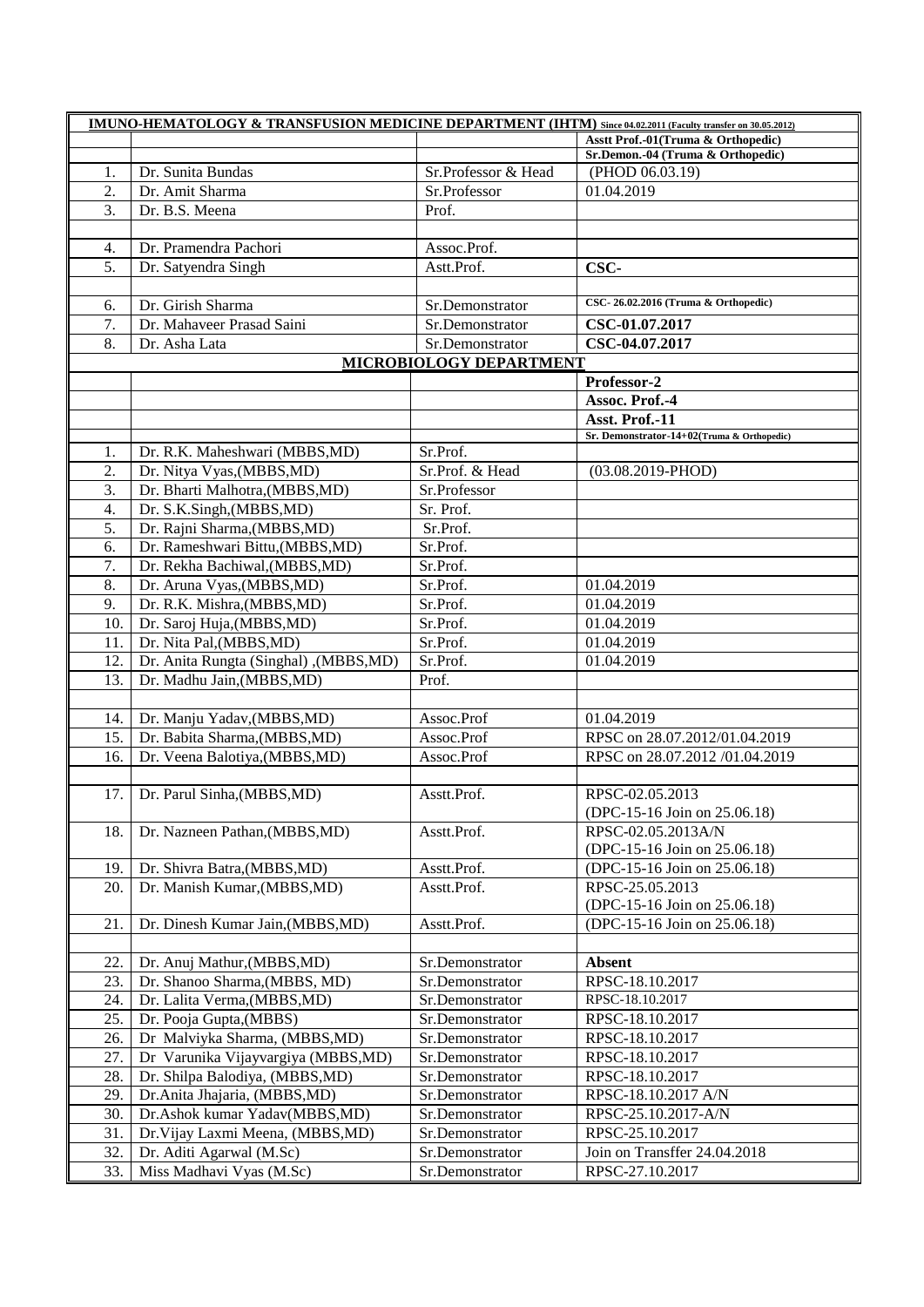| 34.               | Dr.Jitendra (MBBS,MD)                              | Sr.Demonstrtator                   | Join on Transffer on 04.09.2018 from Jodhpur                       |  |  |
|-------------------|----------------------------------------------------|------------------------------------|--------------------------------------------------------------------|--|--|
| 35.               | Dr.Sandeep Gupta                                   | Sr.Demonstrator                    | RPSC-10.01.2019                                                    |  |  |
| 36.               | Dr.Surbhi Mittal                                   | Sr.Demonstrator                    | RPSC-13.02.2019                                                    |  |  |
| P.S.M. DEPARTMENT |                                                    |                                    |                                                                    |  |  |
|                   |                                                    |                                    | Professor-4                                                        |  |  |
|                   |                                                    |                                    | Assoc. Prof.-4                                                     |  |  |
|                   |                                                    |                                    | Asst. Prof.-4+1(Statical Cum Lecturer)                             |  |  |
|                   |                                                    |                                    | <b>Sr. Demonstrator-7</b>                                          |  |  |
| 1.                | Dr. Amita Kasyap                                   | Sr.Prof. & Head                    |                                                                    |  |  |
| 2.                | Dr. Kusum Lata Gaur                                | Sr.Professor                       |                                                                    |  |  |
| 3.                | Dr. Krishna kumar                                  | Sr.Professor                       |                                                                    |  |  |
| $\overline{4}$ .  | Dr. Goverdhan Meena                                | Sr.Professor                       |                                                                    |  |  |
| 5.                | Dr. Monika Rathore                                 | Sr.Professor                       | 01.04.2019                                                         |  |  |
| 6.                | Dr. Avtar Singh Dua                                | Sr.Professor                       |                                                                    |  |  |
| 7.                | Dr. M.C.Verma                                      | Professor                          | 01.04.2019                                                         |  |  |
| 8.                | Dr. Dilip Raj                                      | Professor                          | 01.04.2019                                                         |  |  |
| 9.                | Dr. Rajeev Yadav                                   | Professor                          | 01.04.2019                                                         |  |  |
|                   |                                                    |                                    |                                                                    |  |  |
| 10.               | Dr. Suresh Kewalramani                             | Assoc. Prof                        |                                                                    |  |  |
| 11.               | Dr. Dharmesh Kr.Sharma                             | Assoc. Prof                        | RPSC-12.09.2012 /01.04.2019                                        |  |  |
|                   |                                                    |                                    |                                                                    |  |  |
| 12.               | Dr. Bheru Lal Jat                                  | Assttt.Prof.                       | RPSC-03.07.2013 (DPC)(Study Leave)                                 |  |  |
| 13.               | Shri Ashok Pareek                                  | Dy.Director                        | Statical Cum Lecturer PSM 22.05.2018                               |  |  |
|                   |                                                    |                                    |                                                                    |  |  |
| 14.               | Dr. Lovesh Saini                                   | Sr.Demonstrator                    | RPSC-15.05.13                                                      |  |  |
|                   |                                                    |                                    | (Study leave w.e.f. 01.02.19 to 31.01.20)                          |  |  |
| 15.               | Dr. Manoj Kumar Gupta                              | Sr.Demonstrator                    | RPSC-21.09.2013 (Join on transfer from Jodhpur join on 26.02.2016) |  |  |
| 16.               | Dr. Sudhakar Sharma                                | Sr.Demonstrator                    | RPSC-                                                              |  |  |
| 17.               | Dr. Raghunandan Khandelwal                         | Sr.Demonstrator                    | RPSC-26.08.2017                                                    |  |  |
|                   | FORENSIC MEDICINE DEPARTMENT                       |                                    |                                                                    |  |  |
|                   |                                                    |                                    |                                                                    |  |  |
|                   |                                                    |                                    | Professor-2                                                        |  |  |
|                   |                                                    |                                    | Assoc. Prof.-2                                                     |  |  |
|                   |                                                    |                                    | Asst. Prof.-3+02 (Truma & Orthopedic)                              |  |  |
|                   |                                                    |                                    | Sr. Demonstrator-10+2 (Truma & Orthopedic)                         |  |  |
| 1.                | Dr. Rakesh Punia                                   | Sr.Prof.                           |                                                                    |  |  |
| 2.                | Dr. D.K.Sharma                                     | Prof. & Head                       | (PHOD-17.03.2019)                                                  |  |  |
|                   |                                                    |                                    |                                                                    |  |  |
| 3.                | Dr. Sumant Dutta                                   | Assoc.Prof.                        |                                                                    |  |  |
| 4.                | Dr. R.K. Verma                                     | Assoc.Prof.                        |                                                                    |  |  |
| 5.                | Dr. Nand Lal Disania                               | Assoc.Prof.                        |                                                                    |  |  |
| 6.                | Dr. Anupam Johari                                  | Assoc.Prof                         |                                                                    |  |  |
| 7.                | Dr. Deepali Pathak                                 | Assoc.Prof                         | RPSC-20.06.12                                                      |  |  |
|                   |                                                    |                                    |                                                                    |  |  |
| 8.                | Dr. Priyanka Sharma                                | Asstt.Prof.                        |                                                                    |  |  |
| 9.                | Dr.Anil Solanki                                    | Asstt.Prof                         |                                                                    |  |  |
| 10.               | Dr. Gyanprakash Gaur                               | Asstt.Prof.                        | RPSC-01.05.2013                                                    |  |  |
|                   |                                                    |                                    | RPSC-28.03.2017 (As Asstt.Prof.)                                   |  |  |
| 11.               | Dr.Dhru Singh Meena                                | Asstt.Prof.(Court Stay)            |                                                                    |  |  |
|                   |                                                    |                                    |                                                                    |  |  |
| 12.               | Dr.Bhagwan Sahai                                   | Sr. Demonstrator                   |                                                                    |  |  |
| 13.               | Dr.Shashank Sharma                                 | Sr.Demonstrator                    | RPSC-03.11.2017                                                    |  |  |
| 14.               | Dr.Naveen Kr.Simatwal                              | Sr.Demonstrator                    | RPSC-27.12.2017                                                    |  |  |
| 15.               | Dr.Prem Chand Meena                                | Sr.Demonstrator                    | RPSC-14.12.2017A/n                                                 |  |  |
| 16.               | Dr.Sweta Goyal                                     | Sr.Demonstrator                    | RPSC-23.12.2017                                                    |  |  |
| 17.               | Dr.Kiran Chokarayat                                | Sr.Demonstrator                    | RPSC-09.01.2018                                                    |  |  |
| 18.<br>19.        | Dr.Mahendra Gurjar (Court Stay)<br>Dr. Vikas Soral | Sr.Demonstrator<br>Sr.Demonstrator | RPSC-20.12.2017<br>RPSC-10.04.2018                                 |  |  |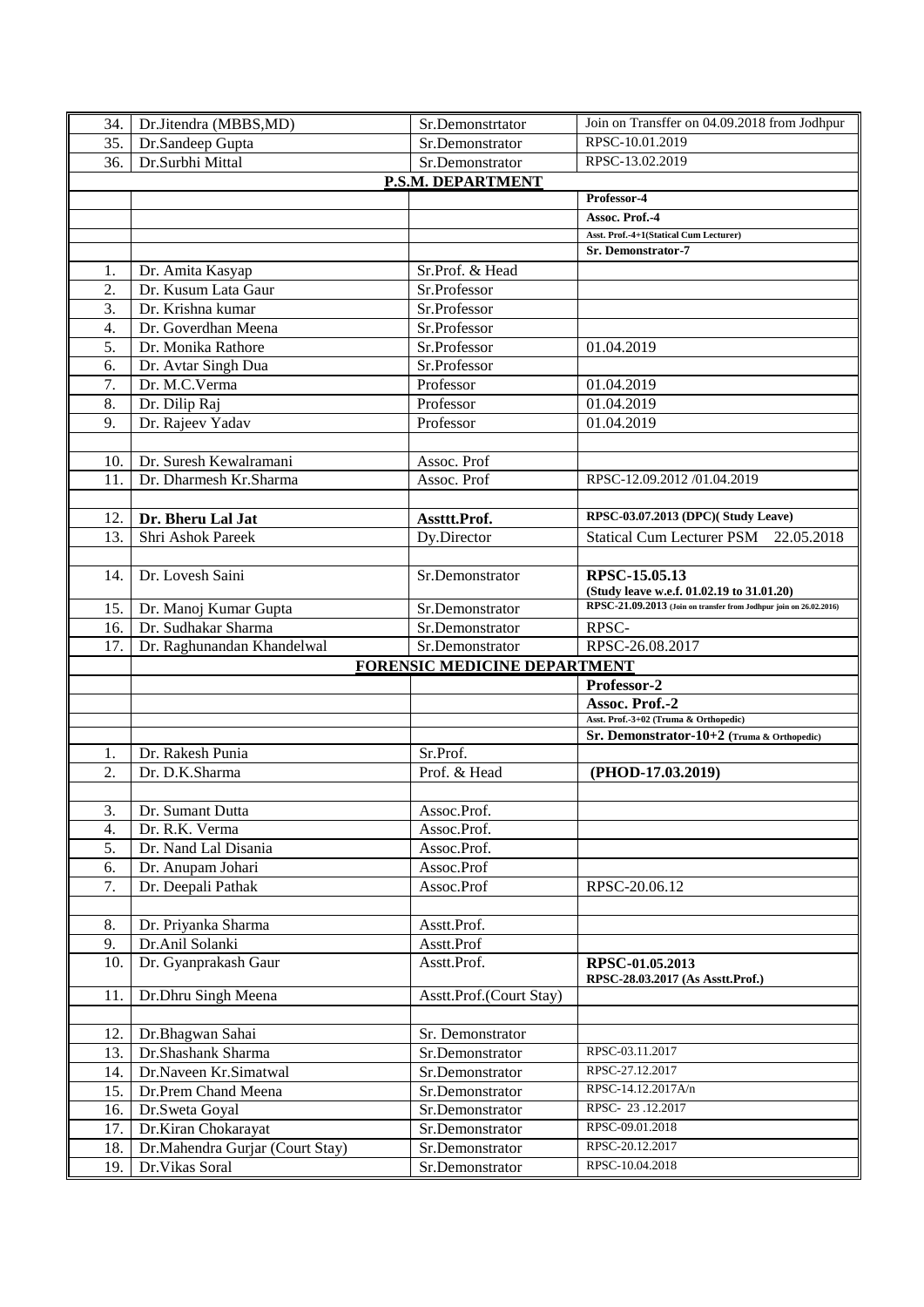|                  |                                    | PSYCHIATRIC CENTRE                |                                      |
|------------------|------------------------------------|-----------------------------------|--------------------------------------|
|                  |                                    |                                   | Prof.-4                              |
|                  |                                    |                                   | Assoc. Prof.-7                       |
|                  |                                    |                                   | Asst. Prof.-1                        |
| 1.               | Dr. R.K.Solanki                    | Sr.Prof. & Head                   | (PHOD-01.04.2018)                    |
| 2.               | Dr. Pradeep Sharma                 | Sr.Prof.                          |                                      |
| 3.               | Dr. Sanjay Jain                    | Sr.Prof. & Supdt                  |                                      |
| 4.               | Dr. Parmajeet Singh                | Sr.Prof.                          |                                      |
| $\overline{5}$ . | Dr. Alok Tyagi                     | Prof.                             |                                      |
| 6.               | Dr. I.D.Gupta                      | Sr.Prof.                          |                                      |
| 7.               | Dr. L.K. Batra                     | Sr.Prof.                          |                                      |
| 8.               | Dr. Yogesh Satija                  | Sr.Prof.                          |                                      |
| 9.               | Dr. A.K. Tambi (long Leaave)       | Prof.                             |                                      |
| 10.              | Dr. Suresh Gupta                   | Sr.Prof.                          | 01.04.2019                           |
|                  |                                    |                                   |                                      |
| 11.              | Dr. Gorav Rajendra (Court Stay)    | Asstt. Prof.                      | RPSC-15.02.2014                      |
| 12.              | Dr. Gunjan                         | Asstt. Prof.                      | RPSC-17-02-2014 (A/N)                |
|                  |                                    | <b>PLASTIC SURGERY</b>            |                                      |
|                  |                                    |                                   | Professor-2                          |
|                  |                                    |                                   | Assoc. Prof.-3                       |
|                  |                                    |                                   | Asst. Prof.-2+1(Truma & Orthopedic)  |
| 1.               | Dr.G.D.S.Kalra                     | Professor                         |                                      |
| 2.               | Dr. Pradeep Goil                   | Sr.Prof.                          |                                      |
| 3.               | Dr. Rakesh Jain                    | Sr.Prof. & Head                   | PHOD-07.09.2019                      |
| $\overline{4}$ . | Dr. Sunil Shrivastava              | Sr.Prof.                          |                                      |
| 5.               | Dr. Pradeep Gupta                  | Professor                         |                                      |
|                  |                                    |                                   |                                      |
| 6.               | Dr. Jagdeep Singh                  | Asst. Prof.(Long Absent)          | RPSC-26.09.2012                      |
| 7.               | Dr. Sangeeta Thakurani             | Assoc. Prof.                      | RPSC-03.10.2012/01.04.2019           |
|                  |                                    |                                   |                                      |
| 8.               | Dr. Amit Kumar Sharma              | Asstt.Prof.                       | RPSC-04.05.2017                      |
|                  |                                    | <b>C.T. SURGERY</b>               |                                      |
|                  |                                    |                                   | Professor-2                          |
|                  |                                    |                                   | Assoc. Prof.-2                       |
|                  |                                    |                                   | Asst. Prof.-7+01(Truma & Orthopedic) |
| 1.<br>2.         | Dr. R.M. Mathur<br>Dr. Anil Sharma | Sr.Prof.<br>Sr.Prof. & Head       |                                      |
| 3.               | Dr. R.K. Yadav                     |                                   |                                      |
| 4.               |                                    | Sr.Prof.                          |                                      |
|                  |                                    |                                   |                                      |
|                  | Dr. Sanjeev Devgara                | Sr.Prof.                          |                                      |
|                  |                                    |                                   |                                      |
| 5.               | Dr. Ram Gopal Yadav                | Assoc.Prof                        | RPSC-29.09.2012 /01.04.2019          |
| 6.               | Dr. Anula Sisodia                  | Assoc.Prof                        | RPSC-16.11.2012 /01.04.2019          |
| 7.               | Dr. Sunil Dixit                    | Assoc.Prof                        | RPSC-05.01.2013 /01.04.2019          |
| 8.               | Dr.Hem Lata Verma                  | Assoc.Prof                        | 01.04.2019                           |
|                  |                                    |                                   |                                      |
| 9.               | Dr.Dhruv Sharma                    | Asstt.Prof                        |                                      |
| 10.              | Dr.K.K.Mahaver                     | Asstt.Prof.                       | RPSC-                                |
| 11.              | Dr.Ram Swaroop Sen                 | Asstt.Prof.                       | RPSC-24.08.2017                      |
| 12.              | Dr.Rajesh Kumar Sharma             | Asst. Prof.                       | RPSC-17.08.2017                      |
| 13.              | Dr.Mohit Sharma                    | Asstt.Prof                        | RPSC-                                |
|                  |                                    | <b>MEDICINE DEPARTMENT</b>        |                                      |
|                  |                                    |                                   | Prof.-12                             |
|                  |                                    |                                   | Assoc. Prof.-12                      |
|                  |                                    |                                   | Asst. Prof.-26                       |
| 1.<br>2.         | Dr. C.L.Nawal<br>Dr. Ajay Mathur   | Sr.Prof.<br>Sr.Prof. & Supdt PDDU | 01.04.2011-DACP                      |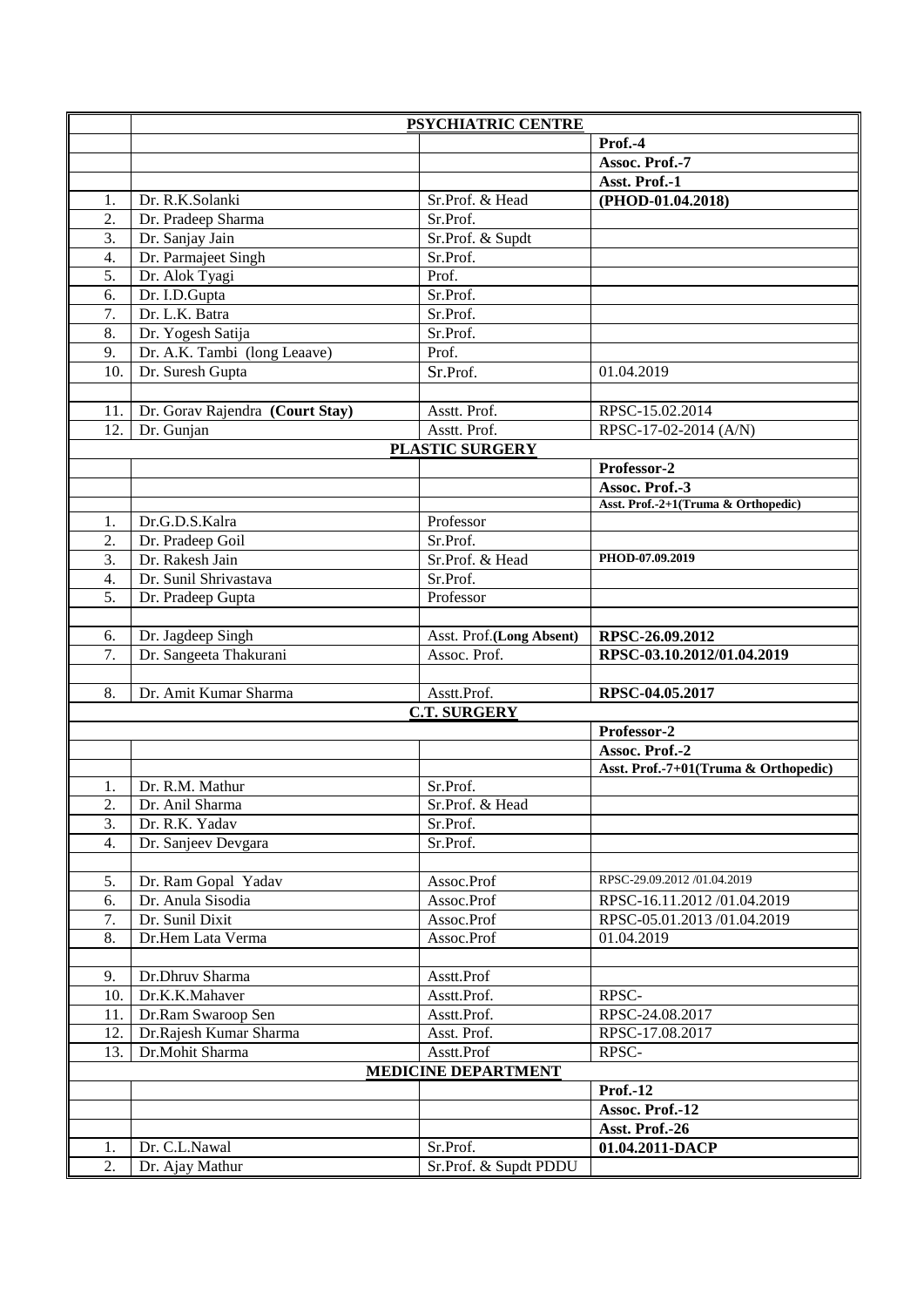| 3.               | Dr. S. Banerjee                                          | Sr.Prof. & Head                                 | $(03.08.2019 - PHOD)$                                     |
|------------------|----------------------------------------------------------|-------------------------------------------------|-----------------------------------------------------------|
| $\overline{4}$ . | Dr. Raman Sharma                                         | Sr.Prof.                                        |                                                           |
| 5.               | Dr. Sudhir Mehta                                         | Sr.Prof.                                        |                                                           |
| 6.               | Dr. Sudhir Bhandari                                      | Sr.Prof. & P & C                                |                                                           |
| 7.               | Dr. Prakash Keswani                                      | Sr.Prof.                                        |                                                           |
| 8.               | Dr. Mahendra Agarwal                                     | Sr.Prof.                                        |                                                           |
| 9.               | Dr. Pradeep Mittal                                       | Sr.Prof.                                        |                                                           |
| 10.              | Dr. Puneet Saxena                                        | Sr.Prof.                                        |                                                           |
| 11.              | Dr. Swati Shrivastava                                    | Sr.Prof.                                        |                                                           |
| 12.              | Dr. R.N. Yadav                                           | Sr.Prof.                                        |                                                           |
| 13.              | Dr. P.S.Pipliwal                                         | Sr.Prof.                                        |                                                           |
| 14.              | Dr. P.D.Meena                                            | Sr.Prof.                                        | 01.04.2019                                                |
| 15.              | Dr. Abhishek Agarwal                                     | Sr.Prof.                                        | 01.04.2019                                                |
| 16.              | Dr. Rajendra Singh Tanwar                                | Prof. (9829878895)                              | 01.04.2019                                                |
| 17.              | Dr. Leeneshwar Harshwardhan                              | Prof. & Supdt                                   | Setilite Hospital, Banipark (w.e.f.20.04.16)              |
| 18.              | Dr. Bharat Bhushan Sharma                                | Prof.                                           | 01.04.2019                                                |
| 19.              | Dr. Ashwin Mahtur                                        | Prof.                                           |                                                           |
| 20.              |                                                          | Prof.                                           |                                                           |
| 21.              | Dr. Prabhat Kawaria (suspended)<br>Dr. Raj Kumar Bhimwal | Prof.                                           |                                                           |
|                  |                                                          |                                                 |                                                           |
| 22.              | Dr. Srikant Sharma                                       | Assoc Prof.(On Same Pay)                        | RPSC-26.02.2014                                           |
| 23.              | Dr. Radhey Shayam Chejara                                | Assoc Prof.(On Same Pay)                        | RPSC-26.02.2014                                           |
| 24.              | Dr. Vishal Gupta                                         | Asstt.Prof.                                     | RPSC-14.03.2014 (Join on transfer from Ajmer on 07.02.15) |
| 25.              | Dr. Vishnu Kumar Sharma                                  | Asstt.Prof.                                     | RPSC-28.02.2014 (Relive on 03.07.17 to DM,                |
|                  |                                                          |                                                 | <b>Hematology</b> )                                       |
| 26.              | Dr. Sujata Agarwal                                       | Assoc Prof.(On Same Pay)                        | RPSC-28.02.2014                                           |
| 27.              | Dr. Aradhana Singh                                       | Assoc. Prof                                     | RPSC-26.02.2014 A/N(On Same Pay                           |
|                  |                                                          |                                                 | Join on 14.03.2018)                                       |
| 28.              | Dr. Sunil Kumar Mahavar                                  | Assoc Prof.(On Same Pay)                        | RPSC-28.02.2014                                           |
| 29.              | Dr. Aradhna Sharma                                       | Asstt.Prof.                                     | RPSC-19.08.2015                                           |
| 30.              | Dr. Madulata Agarwal                                     | Asstt.Prof.                                     | RPSC-02.11.2017                                           |
| 31.              | Dr. Girdhari Lal Dayal                                   | Asstt.Prof.                                     | RPSC-02.11.2017                                           |
| 32.              | Dr. Gunja Jain                                           | Asstt.Prof.                                     | RPSC-02.11.2017                                           |
| 33.              | Dr. Ashvani Kumar                                        | Asstt.Prof.                                     | RPSC-02.11.2017                                           |
| 34.              | Dr. Ramji Sharma                                         | Asst. Prof.                                     | RPSC-02.11.2017                                           |
| 35.              | Dr. Rohit Isran                                          | Asstt.Prof.                                     | RPSC-02.11.2017                                           |
| $\overline{36}$  | Dr. Vidyadhar Singh Nitar                                | Asstt.Prof.                                     | RPSC-02.11.2017                                           |
| 37.              | Dr. Mahesh Kumar Yadav                                   | Asstt.Prof.                                     | RPSC-03.11.2017                                           |
| 38.              | Dr. Rajendra Kasana                                      | Asstt.Prof.                                     | RPSC-15.11.2017                                           |
| 39.              | Dr. Hans Raj Pahadiya                                    | Asstt.Prof.                                     | RPSC-18.11.2017                                           |
| 40.              | Dr. Suresh Kumar Yadav                                   | Asst. Prof.                                     | RPSC-20.11.2017                                           |
| 41.              | Dr. Vinay Kr.Meena                                       | Asst. Prof                                      | RPSC-08.11.2017 (Working against Emergency Medicine)      |
| 42.              | Dr.Shashi Bhushan Sharma                                 | Asstt.Prof                                      | Working against Assoc.Prof                                |
|                  |                                                          | <b>MEDICAL ONCOLOGY</b>                         | Asstt.Prof.-02                                            |
| 1.               | Dr. Sandeep Jasuja                                       | Assoc. Prof. & Supdt.                           | (Oncology)RPSC-20.07.2012/01.04.2019                      |
|                  |                                                          | <b>Cancer Institute</b>                         |                                                           |
|                  |                                                          | (22.11.19)                                      |                                                           |
| 2.               | Dr.                                                      | Asstt.Prof.                                     | Oncology                                                  |
|                  |                                                          | <b>GERIATIC MEDICINE DEPARTMENT(25.06.2012)</b> |                                                           |
|                  |                                                          |                                                 | Professor: - 01                                           |
|                  |                                                          |                                                 | Assoc.Prof: - 01                                          |
|                  |                                                          |                                                 | Asstt.Prof.:-01                                           |
| 1.               | Dr.                                                      | Professor-01                                    |                                                           |
| 2.               | Dr.                                                      | Assso.Prof.-01                                  |                                                           |
| 3.               | Dr.Laxmi Kant Goyal                                      | Asstt.Prof.-01                                  | RPSC-04.08.2017                                           |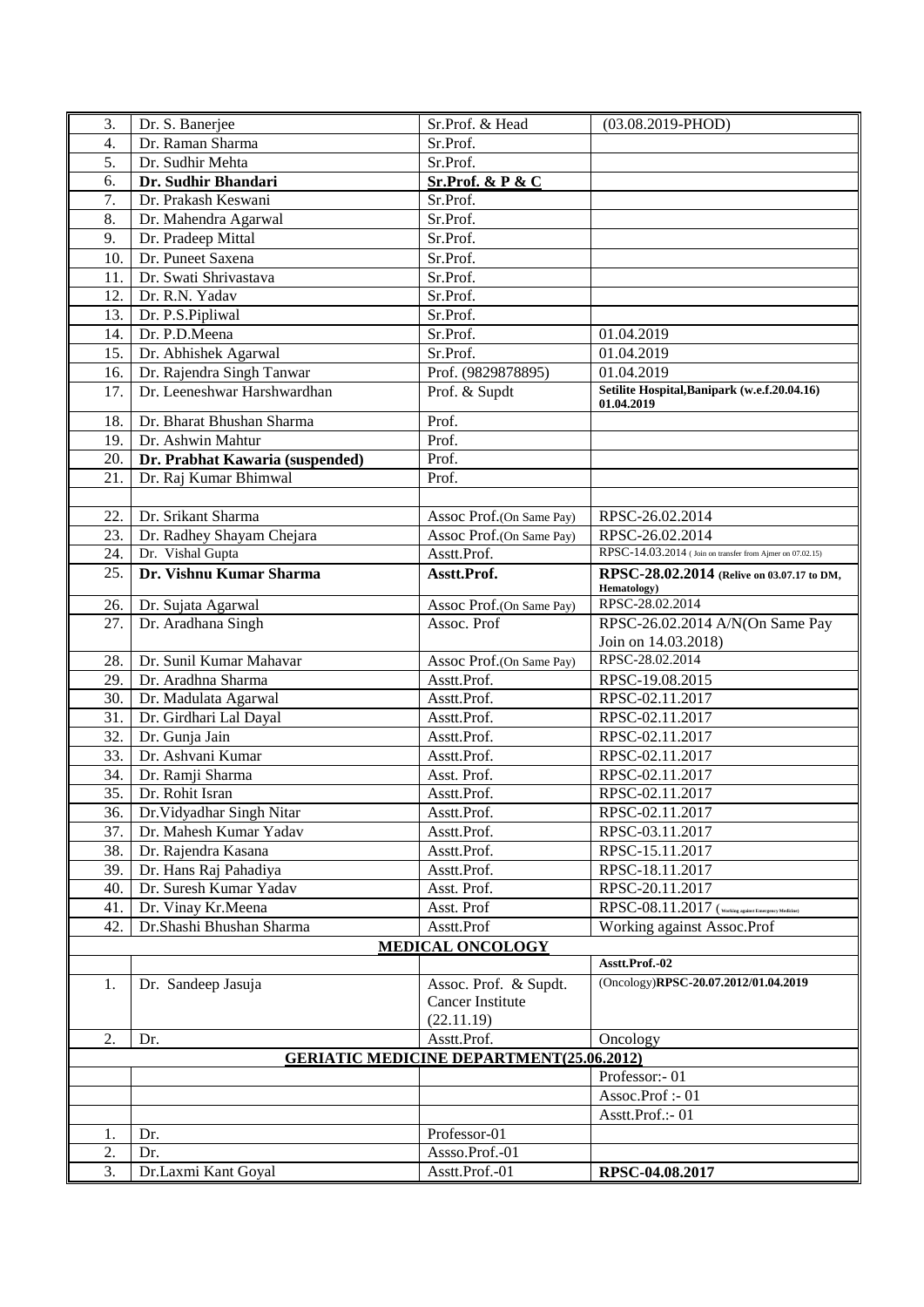| 4.                                   | Dr.Anurag Lomahror                    | Asstt.Prof                   | Join on 09.03.2019                  |  |
|--------------------------------------|---------------------------------------|------------------------------|-------------------------------------|--|
| <b>EMERGENCY MEDICINE DEPARTMENT</b> |                                       |                              |                                     |  |
|                                      |                                       |                              | Professor: - 02                     |  |
|                                      |                                       |                              | Assoc.Prof :- 02                    |  |
|                                      |                                       |                              | Asstt.Prof.:- 04                    |  |
| 1.                                   | Dr.                                   | Professor                    |                                     |  |
| 2.                                   | Dr.                                   | Assso.Prof.                  |                                     |  |
| 3.                                   | Dr.                                   | Asstt.Prof.-                 |                                     |  |
|                                      |                                       | ENDOCRINOLOGY DEPARTMENT     |                                     |  |
|                                      |                                       |                              | Prof.- $\overline{01}$              |  |
|                                      |                                       |                              | Assoc. Prof.-0                      |  |
|                                      |                                       |                              | Asst. Prof.-02                      |  |
| 1.                                   | Dr. Sandeep Kumar Mathur              | Prof. & Head                 | (PHOD-17.03.2017)                   |  |
| 2.                                   | Dr. Balram Sharma                     | Assoc.Prof                   | RPSC-08.10.2015 (On same pay)       |  |
| 3.                                   | Dr. Sanjay Saharan                    | Asst. Prof.                  | RPSC-26.03.2016                     |  |
|                                      |                                       | <b>CARDIOLOGY DEPARTMENT</b> |                                     |  |
|                                      |                                       |                              | Prof.-3                             |  |
|                                      |                                       |                              | Assoc. Prof.-3                      |  |
|                                      |                                       |                              | Asst. Prof.-3+1(Truma & Orthopedic) |  |
| 1.                                   | Dr. Anoop Jain                        | Sr.Prof.                     |                                     |  |
| 2.                                   | Dr. S.M.Sharma                        | Sr.Professor & Head          | 01.04.13-DACP (PHOD-17.03.2019)     |  |
| 3.                                   | Dr. Rajeev Bagarhatta                 | Sr.Professor                 | 01.04.15-DACP                       |  |
| 4.                                   | Dr. V.V. Agarwal                      | Sr.Professor                 | DACP-01.04.2016                     |  |
| 5.                                   | Dr. Vijay Pathak                      | Sr.Professor                 | DACP-01.04.2017                     |  |
| 6.                                   | Dr. C.B.Meena                         | Prof (Court Stay)            |                                     |  |
| 7.                                   | Dr.Deepak Maheshwari                  | Professor                    |                                     |  |
|                                      |                                       |                              |                                     |  |
| 8.                                   | Dr. Neeraj Chaturvedi                 | Assoc. Prof.                 | RPSC - 1.08.2012 /01.04.2019        |  |
| 9.                                   | Dr. Sohan Kumar Sharma                | Assoc. Prof.                 | 01.04.2019                          |  |
| 10.                                  | Dr. Rakesh Mehla                      | Assoc. Prof.                 | 01.04.2019                          |  |
|                                      |                                       |                              |                                     |  |
| 11.                                  | Dr. Himanshu Mahla                    | Asstt.Prof.                  | RPSC-25.07.2017                     |  |
| 12.                                  | Dr. Balbir Singh Pachar (Court Stay)  | Asstt.Prof.                  | RPSC-26.07.2017                     |  |
| 13.                                  | Dr. Sarita Choudhary                  | Asstt.Prof.                  | <b>Against Post 19.08.2018</b>      |  |
| 14.                                  | Dr. Pradeep Kr Meena                  | Asstt.Prof.                  | <b>Join on Transffer</b>            |  |
| 15.                                  | Dr. Dinesh Kumar Gautam               | Asstt.Prof.                  | RPSC-23.10.2017                     |  |
|                                      |                                       | NEPHROLOGY DEPARTMENT        |                                     |  |
|                                      |                                       |                              | <b>Prof.-01</b>                     |  |
|                                      |                                       |                              | Assoc. Prof.-1                      |  |
|                                      |                                       |                              | Asst. Prof.-4                       |  |
| 1.                                   | Dr. Vinay Malhotra                    | Sr.Professor & Head          | Join on Transffer                   |  |
| 2.                                   | Dr. Dhnanjay Agarwal                  | Sr.Professor                 | $(DACP-01.04.15)$                   |  |
|                                      |                                       |                              |                                     |  |
|                                      |                                       |                              |                                     |  |
| 3.                                   | Dr. Pankaj Beniwal                    | Assoc. Prof.                 | RPSC-01.08.2012 /01.04.2019         |  |
|                                      |                                       |                              |                                     |  |
| 4.                                   | Dr. Rajesh Jorawat                    | Asst. Prof.                  | RPSC-27.04.2017                     |  |
| 5.                                   | Dr. Sanjeev Kumar Sharma              | Asstt.Prof.                  | RPSC-28.04.2017                     |  |
| 6.                                   | Dr. Rakesh Gupta                      | Asstt.Prof-(CSC)             | CSC-13.06.2019                      |  |
|                                      |                                       | NEUROLOGY DEPARTMENT         |                                     |  |
|                                      |                                       |                              | Prof.-4                             |  |
|                                      |                                       |                              | Assoc. Prof.-3                      |  |
|                                      |                                       |                              | Asst. Prof.-4                       |  |
| 1.                                   | Dr. R.S. Jain                         | Sr.Professor & Head          | (PHOD-17.03.2019)                   |  |
| 2.                                   | Dr. Arvind Vyas                       | Sr.Professor                 |                                     |  |
| 3.<br>4.                             | Dr. Bhawna Sharma<br>Dr. B.L. Kumawat | Sr.Profesor<br>Sr.Professor  | 01.04.2019                          |  |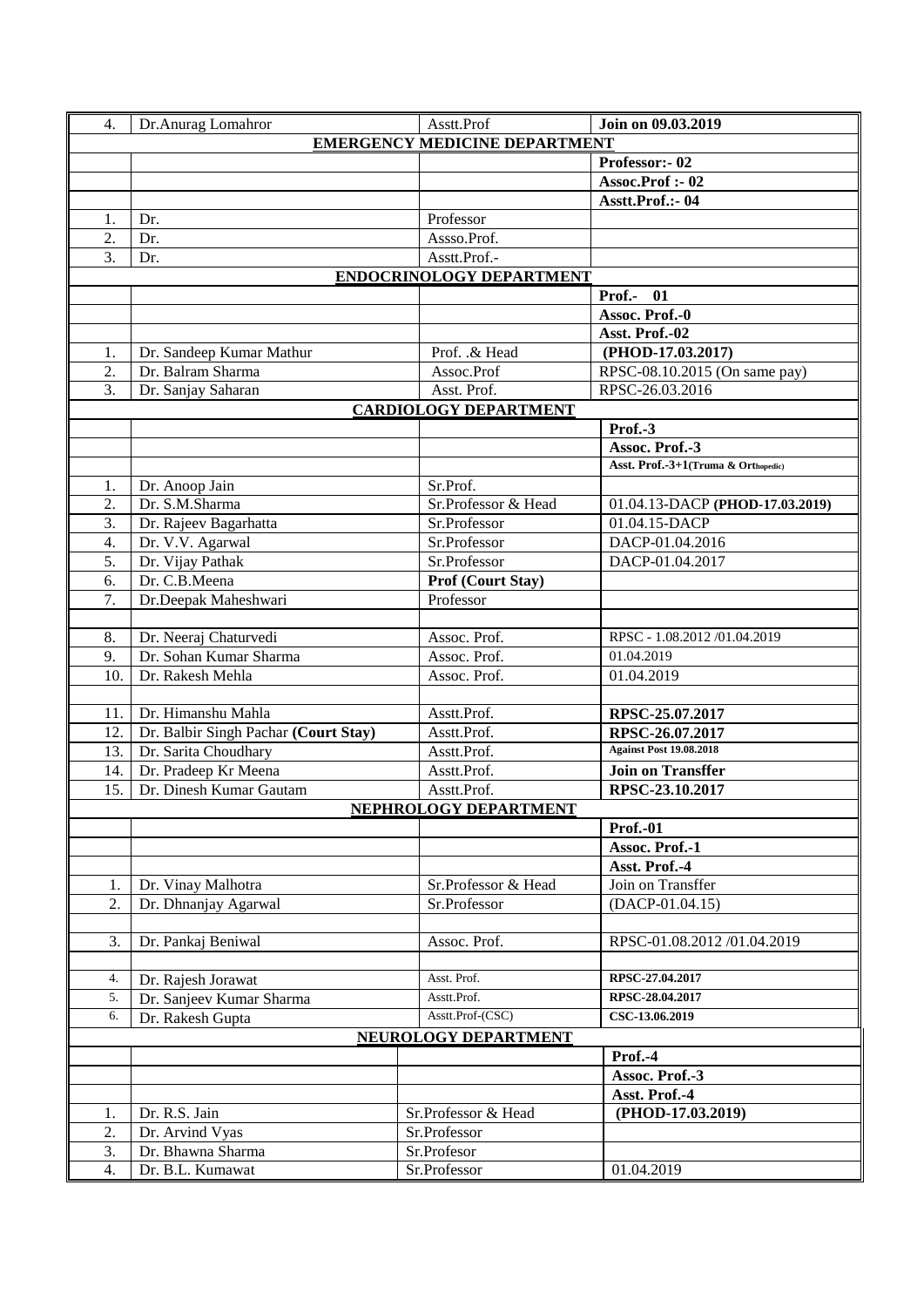| 5.               | Dr. Trilochan Srivastava | Sr.Professor                      | 01.04.2019                                          |
|------------------|--------------------------|-----------------------------------|-----------------------------------------------------|
| 6.               | Dr. Dinesh Khandelwal    | Professor                         |                                                     |
|                  |                          |                                   |                                                     |
| 7.               | Dr. Deepak Jain          | Assoc. Prof.                      | RPSC on 03.08.2012/01.04.2019                       |
| 8.               | Dr. Raviendra Singh      | Assoc. Prof.                      | RPSC on 18.08.2012 (On same pay Join on 20.06.2016) |
|                  |                          |                                   |                                                     |
| 9.               | Dr. Rahul Gupta          | Asstt.Prof.                       | RPSC-06.05.2017                                     |
|                  |                          | <b>GASTROENTROLOGY DEPARTMENT</b> |                                                     |
|                  |                          |                                   | Prof.-4                                             |
|                  |                          |                                   | Assoc. Prof.-2                                      |
|                  |                          |                                   | Asst. Prof.-5                                       |
| 1.               | Dr. Sandeep Nijjhawan    | Sr.Prof.                          |                                                     |
| 2.               | Dr. S.S.Sharma           | Sr.Prof. & Head                   | (PHOD-17.03.2019)                                   |
| 3.               | Dr. R.K. Pookharna       | Sr.Prof.                          |                                                     |
| $\overline{4}$ . | Dr. Bharat Sapra         | Sr.Prof.                          |                                                     |
|                  |                          |                                   |                                                     |
| 5.               | Dr. Prachis Aashdheer    | Assoc.Prof.                       | RPSC-10.09.12 /01.04.2019                           |
| 6.               | Dr. Gorav Gupta          | Assoc.Prof.                       | RPSC-12.09.2012 /01.04.2019                         |
|                  |                          |                                   |                                                     |
| 7.               | Dr. Mukesh Kumar Jain    | Asst.Prof.                        | RPSC-13.04.2017 A/N                                 |
| 8.               | Dr. Sudhir Maharshi      | Asstt.Prof.                       | RPSC-29.04.2017                                     |
| 9.               | Dr. Ashok Jhajharia      | Asst.Prof.                        | RPSC-26.02.2014(Medicine)                           |
|                  |                          |                                   | 07.04.2017 (Gastero.)                               |
|                  |                          | <b>SURGICAL GASTEROENTROLOGY</b>  |                                                     |
|                  |                          |                                   | Asstt.Prof. - 02                                    |
| 1.               | Dr. Ajay Sharma          | Assoc.Prof. & Head                | RPSC on 19.09.2012 (On Same pay)                    |
| 2.               | Dr. Ram Daga             | Assoc.Prof.                       | RPSC-19.10.2012/01.04.2019                          |
|                  |                          | PHYSICAL MEDICINE & REH. DEPTT.   |                                                     |
|                  |                          |                                   | Prof:--                                             |
|                  |                          |                                   | Assoc.Prof:-2                                       |
|                  |                          |                                   | Asstt.Prof:-4                                       |
| 1.               | Dr. Mrinal Joshi         | Sr.Professor & Director, RRC      |                                                     |
|                  |                          |                                   | 01.04.2019                                          |
| 2.               | Dr. Sunil Goenka         | Sr Prof.                          |                                                     |
| 3.               | Dr. Rajeshwari Jindal    | Sr Prof. & Head, PMR              | 01.04.2019                                          |
|                  |                          |                                   |                                                     |
| 4.               | Dr. Nitin Pandey         | Asso.Prof.                        | RPSC-16.06.2012 A/N/01.04.2019                      |
| 5.               | Dr. Om Prakash           | Asso.Prof.                        | RPSC-04.07.2012/01.04.2019                          |
| 6.               | Dr. Keshav Dev           | Asso.Prof.                        | RPSC-16.06.2012 A/N/01.04.2019                      |
|                  |                          |                                   |                                                     |
| 7.               | Dr. Mahesh Kumar Meena   | Asst.Prof.                        | Join on Transfer-26.12.14                           |
|                  |                          | <b>SURGERY DEPARTMENT</b>         |                                                     |
|                  |                          |                                   | Prof.-9                                             |
|                  |                          |                                   | Assoc. Prof.-9                                      |
|                  |                          |                                   | Asst. Prof.-18+6(Truma & Orthopedic)                |
| 1.               | Dr. R.K. Jenew           | Sr.Prof.                          |                                                     |
| 2.               | Dr. Laxman Agarwal       | Sr.Prof. & Head                   | $(03.08.2019 - PHOD)$                               |
| 3.               | Dr. Rajendra Mandia      | Prof.                             |                                                     |
| 4.               | Dr. Sumita A. Jain       | Sr.Prof.                          |                                                     |
| 5.               | Dr. Prabha Om            | Sr.Prof.                          |                                                     |
| 6.               | Dr. Richa Jain           | Prof.                             |                                                     |
| 7.               | Dr. Shalu Gupta          | Sr.Prof.                          | 01.04.2019                                          |
| 8.               | Dr.Rajendra Bagree       | Sr.Prof.                          | 01.04.2019                                          |
| 9.               | Dr. Jeevan Kankaria      | Prof.                             | DACP-01.04.2018                                     |
| 10.              | Dr. Bhupen Songra        | Prof.                             | DACP-01.04.2018                                     |
| 11.              | Dr. Laxminarayan Meena   | Prof.                             | DACP-01.04.2018                                     |
| 12.              | Dr. Amit Jain            | Assoc. Prof.                      | RPSC-20.08.2009 (DACP-01.04.2016)                   |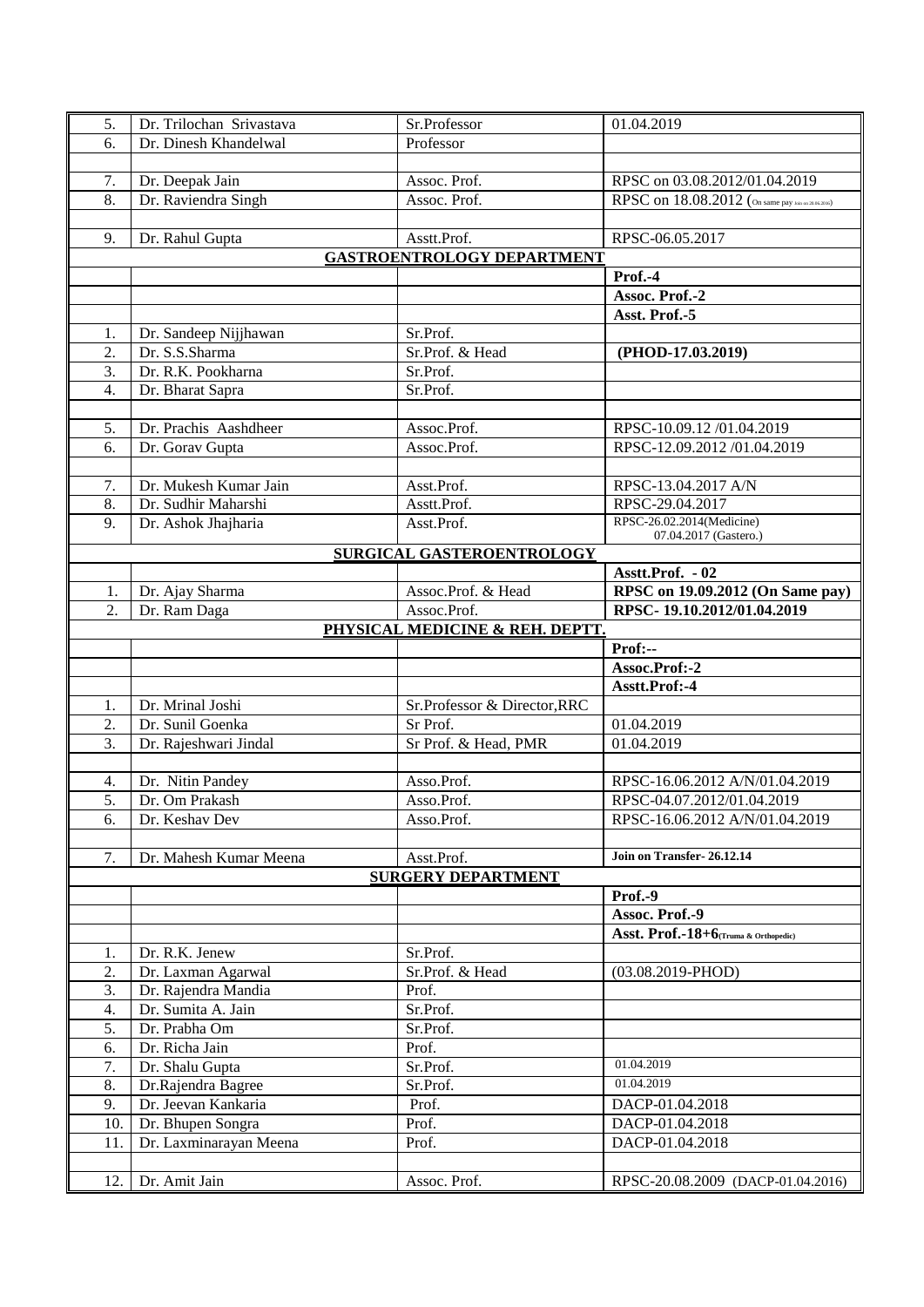| 13.                                                                                                         | Dr. Bhanwar Lal Yadav                                                                           | Assoc. Prof.            | RPSC-20.08.2009 (DACP-01.04.2016)         |  |
|-------------------------------------------------------------------------------------------------------------|-------------------------------------------------------------------------------------------------|-------------------------|-------------------------------------------|--|
| 14.                                                                                                         | Dr. Hanuman Ram                                                                                 | Assoc. Prof.            | RPSC-20.08.2009 (DACP-01.04.2016)         |  |
|                                                                                                             |                                                                                                 |                         |                                           |  |
| 15.                                                                                                         | Dr. Amit Goyal                                                                                  | Asst. Prof.             | RPSC-28.09.2013                           |  |
| 16.                                                                                                         | Dr. Kavita Mahansariya                                                                          | Asst. Prof.             | Join on transfer 27.09.2014               |  |
| 17.                                                                                                         | Dr. Yogendra Dadhich                                                                            | Asstt.Prof.             | RPSC-11.10.2013                           |  |
| 18.                                                                                                         | Dr. Manoj Kumar                                                                                 | Asstt.Prof              | RPSC-<br>(Working at Urology Department)  |  |
| 19.                                                                                                         | Dr. Radha Govid Khandelwal                                                                      | Asst. Prof.             | Join on transfer 02.07.2015               |  |
| 20.                                                                                                         | Dr. Rajendra Prasad Bugalia                                                                     | Asst. Prof.             | RPSC-03.10.2013                           |  |
| 21.                                                                                                         | Dr. Dinesh Bharti(On Leave to M.Ch GI Surgery)                                                  | Asst. Prof.             | RPSC-30.09.2013 Join on transfer 02.07.15 |  |
| 22.                                                                                                         | Dr. Devendra Saini                                                                              | Asstt.Prof.             | RPSC-17.09.2016                           |  |
| 23.                                                                                                         | Dr.Praveen Kumar Joshi                                                                          | Asstt.Prof.             | RPSC-17.09.2016                           |  |
| 24.                                                                                                         | Dr.Garima Agarwal                                                                               | Asstt.Prof.             | RPSC-17.09.2016                           |  |
| 25.                                                                                                         | Dr.Mohit Kumar Jain                                                                             | Asstt.Prof              | RPSC-26.09.2016                           |  |
| 26.                                                                                                         | Dr.Dinesh Sharma                                                                                | Asstt.Prof.             | RPSC-04.10.2016                           |  |
| 27.                                                                                                         | Dr.Pankaj Kumar Porwal                                                                          | Asstt.Prof              | RPSC-05.10.2016                           |  |
| 28.                                                                                                         | Dr.Asutosh Pancholi                                                                             | Asstt.Prof.             | RPSC-09.11.2016                           |  |
| 29.                                                                                                         | Dr.Pradeep Verma (Court Stay)                                                                   | Asstt.Prof              | RPSC-29.05.2013                           |  |
| 30.                                                                                                         | Dr.Farukh Khan (Court Stay)                                                                     | Asstt.Prof              | RPSC-30.09.2013                           |  |
| 31.                                                                                                         | Dr.Somendra Bansal                                                                              | Asstt.Prof.             | RPSC-22.02.2017                           |  |
| 32.                                                                                                         | Dr.Narendra Kumar                                                                               | Asstt.Prof.             | RPSC-01.04.2017                           |  |
| 33.                                                                                                         | Dr.Ram Babu Meena                                                                               | Asstt.Prof.             | RPSC-23.03.2018                           |  |
| 34.                                                                                                         | Dr. Deeksha Mehta                                                                               | Asstt.Prof              | RPSC-16.09.2016                           |  |
| 35.                                                                                                         | Dr.Jagram Meena                                                                                 | Asstt.Prof.             | RPSC-23.03.2018                           |  |
| 36.                                                                                                         | Dr.Sadat Ullah Khan                                                                             | Asstt.Prof.             | RPSC-28.10.2017                           |  |
| 37.                                                                                                         | Dr.Devesh Naresh Bhomiya                                                                        | Asstt.Prof.             | (Truma & Orthopedic) CSC-09.09.2015       |  |
| SURGICAL ONCOLOGY (F.7(101)D.M.E/Sur.Onc./Acad/2016 dated 29.03.2016 P&C Order No.10817/F2()MC/C.M.R.D/2016 |                                                                                                 |                         |                                           |  |
|                                                                                                             |                                                                                                 |                         |                                           |  |
|                                                                                                             | dated 25.04.2016 & Government letter No.7(101)(01)/D.M.E/Surgical Onco./2016/5927 dt.29.08.2016 |                         |                                           |  |
|                                                                                                             |                                                                                                 |                         | Asstt. Prof. - 02                         |  |
| 1.                                                                                                          | Dr. R.G. Sharma                                                                                 | Sr.Prof. & Head         | $(03.08.2019 - PHOD)$                     |  |
|                                                                                                             |                                                                                                 |                         |                                           |  |
| 2.                                                                                                          | Dr. S.S. Damayacha                                                                              | Prof.                   |                                           |  |
|                                                                                                             |                                                                                                 |                         |                                           |  |
| 3.                                                                                                          | Dr. Pinakin Patel                                                                               | Asst. Prof.             | RPSC-13.01.2014                           |  |
| $\overline{4}$ .                                                                                            | Dr. Kamal Kishore Lakhera                                                                       | Asstt.Prof              | RPSC-03.01.2018                           |  |
| $\overline{5}$ .                                                                                            | Dr.                                                                                             | Asstt.Prof              |                                           |  |
|                                                                                                             |                                                                                                 | NEUROSURGERY DEPARTMENT |                                           |  |
|                                                                                                             |                                                                                                 |                         | Professor-5                               |  |
|                                                                                                             |                                                                                                 |                         | Assoc. Prof.-3                            |  |
|                                                                                                             |                                                                                                 |                         | Asst. Prof.-14+2(Truma & Orthopedic)      |  |
| 1.                                                                                                          | Dr. V.D. Sinha                                                                                  | Sr.Prof.                |                                           |  |
| 2.                                                                                                          | Dr. S.K. Jain                                                                                   | Sr.Prof. & Head         | $(03.08.2019 - PHOD)$                     |  |
| 3.                                                                                                          | Dr. D.K. Purohit                                                                                | Sr.Prof.                |                                           |  |
| 4.                                                                                                          | Dr. Achal Sharma                                                                                | Sr.Prof.                |                                           |  |
| 5.                                                                                                          | Dr. Ashok Gupta                                                                                 | Sr.Prof.                |                                           |  |
| 6.                                                                                                          | Dr. Manish Agarwal                                                                              | Sr.Professor            | 01.04.2019                                |  |
| 7.                                                                                                          | Dr. Sanjeev Chopra                                                                              | Professor.              |                                           |  |
| 8.                                                                                                          | Dr. Ashok Gandhi                                                                                | Professor.              | 01.04.2019                                |  |
|                                                                                                             |                                                                                                 |                         |                                           |  |
| 9.                                                                                                          | Dr. Rashim Katariya                                                                             | Assoc. Prof.            | RPSC on 13.06.2012 /01.04.2019            |  |
| 10.                                                                                                         | Dr. Jitendra Shekhawat                                                                          | Assoc. Prof.            | RPSC-07.07.2012/01.04.2019                |  |
| 11.                                                                                                         | Dr. Sushil Acharya                                                                              | Assoc. Prof.            | RPSC-22.08.2012/01.04.2019                |  |
|                                                                                                             |                                                                                                 |                         |                                           |  |
| 12.                                                                                                         | Dr. Vinod Sharma                                                                                | Asst. Prof.             | RPSC-22.05.2013                           |  |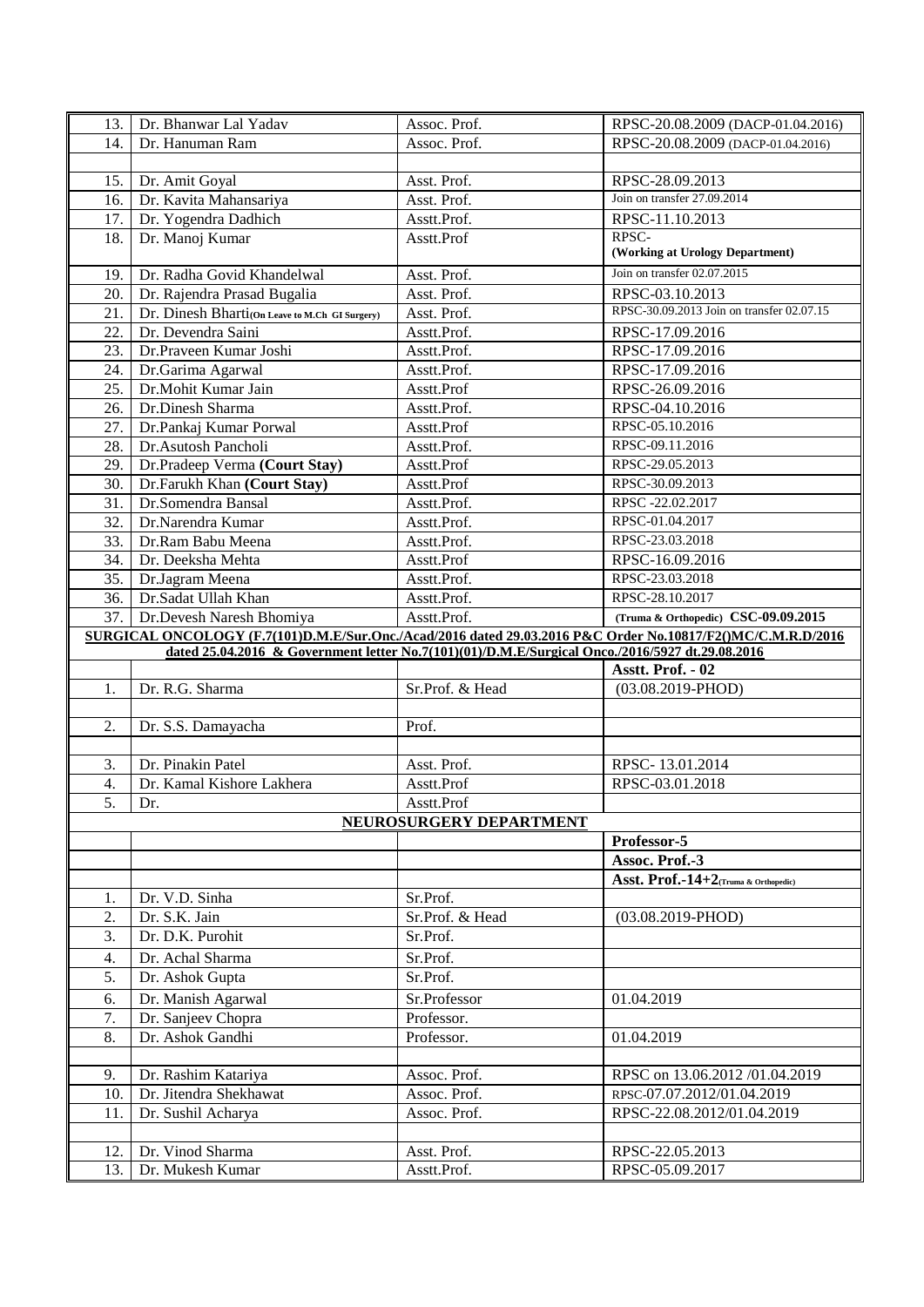| 14.                       | Dr. Ugan Singh Meena          | Asstt.Prof.                    | RPSC-06.09.2017              |  |
|---------------------------|-------------------------------|--------------------------------|------------------------------|--|
| 15.                       | Dr. Soomnath Sharma           | Asst. Prof.                    | RPSC-06.09.2017              |  |
| 16.                       | Dr. Arvind Sharma             | Asstt.Prof.                    | RPSC-01.12.2017              |  |
| 17.                       | Dr. Gourav Jain               | Asstt.Prof.                    | RPSC-01.12.2017              |  |
| 18.                       | Dr. Bhanwari Lal Bairwa       | Asstt.Prof.                    | RPSC-20.12.2017              |  |
| 19.                       | Dr. Madhur                    | Asstt.Prof.                    | CSC-05.03.2019               |  |
| 20.                       | Dr.Surendra Jain              | Asstt.Prof                     | CSC-06.03.2019               |  |
| <b>UROLOGY DEPARTMENT</b> |                               |                                |                              |  |
|                           |                               |                                | <b>Prof.-04</b>              |  |
|                           |                               |                                | Assoc. Prof.-03              |  |
|                           |                               |                                | Asst. Prof.-03               |  |
| 1.                        | Dr. V.K. Tomar                | Sr.Professor                   |                              |  |
| 2.                        | Dr. S.S. Yadav                | Sr.Professor & Head            | (PHOD-17.03.19)              |  |
| 3.                        | Dr. Shivam Priyadarshi        | Sr.Professor                   |                              |  |
| 4.                        | Dr. Nachiket Vyas             | Professor                      |                              |  |
|                           |                               |                                |                              |  |
| 5.                        | Dr. Neeraj Agarwal            | Assoc. Prof.                   | RPSC on 31.07.12/01.04.2019  |  |
|                           |                               |                                |                              |  |
| 6.                        | Dr. Prasant Kumar Gupta       | Asstt.Prof.                    | RPSC-30.05.2017              |  |
| 7.                        | Dr. Sanjeev Jaiswal           | <b>Asstt.Prof (Court Stay)</b> | RPSC-16.08.2017 (Court Stay) |  |
| 8.                        | Dr. Govind Sharma             | Asstt.Prof                     | RPSC-                        |  |
|                           |                               | OPTHALMOLOGY DEPARTMENT        |                              |  |
|                           |                               |                                | Prof.-3                      |  |
|                           |                               |                                | Assoc. Prof.-3               |  |
|                           |                               |                                | Asst. Prof.-13               |  |
| 1.                        | Dr. J.K. Chouhan              | Sr.Prof.                       |                              |  |
| 2.                        | Dr. Kamlesh Khilnani          | Sr.Prof. & Head                |                              |  |
| 3.                        | Dr. M.K. Jharwal              | Sr.Prof.                       |                              |  |
| $\overline{4}$ .          | Dr. Kishore Kumar             | Sr.Prof.                       |                              |  |
| 5.                        | Dr. Pankaj Sharma             | Sr.Prof.                       |                              |  |
| 6.                        | Dr. Nagendra Shekhawat        | Sr.Prof.                       |                              |  |
| 7.                        | Dr. Manish Sharma             | Sr.Prof.                       | 01.04.2019                   |  |
| 8.                        | Dr. Vivek Jain                | Sr.Prof.                       | 01.04.2019                   |  |
|                           |                               |                                |                              |  |
| 9.                        | Dr. Vishal Agarwal            | Assoc.Prof.                    |                              |  |
| 10.                       | Dr. Rajesh Goyal              | Assoc.Prof.                    | RPSC-12.09.2012/01.04.2019   |  |
|                           | 11. Dr. Tanmay Kabra          | Assoc.Prof                     | RPSC-12.09.12A/N/01.04.2019  |  |
| 12.                       | Dr.Dharamveer SIngh Choudhary | Assoc.Prof. (Court Stay)       | 01.04.2019                   |  |
| 13.                       | Dr. Sandeep Parwal            | Assoc.Prof                     | RPSC-14.09.2012/01.04.2019   |  |
|                           |                               |                                |                              |  |
| 14.                       | Dr. Dhara Mahendra            | Asst.Prof.                     | RPSC-31.01.2014              |  |
| 15.                       | Dr.Khushbu Jindal             | Asstt.Prof                     |                              |  |
| 16.                       | Dr. Sonal Kalia               | Asst. Prof.                    | RPSC-23.06.2016              |  |
| 17.                       | Dr. Sarika Dubey              | Asstt.Prof.                    | RPSC-07.10.2016              |  |
| 18.                       | Dr. Maya Handa                | Asstt.Prof.                    | RPSC-27.06.2016              |  |
| 19.                       | Dr. Khusbhu Jindal            | Asst.Prof.                     | RPSC-23.06.2016              |  |
| 20.                       | Dr. Manju Gajraj              | Asstt.Prof.                    | <b>Jon on Transffer</b>      |  |
| 21.                       | Dr.Mahima Panwar              | Asstt.Prof                     | RPSC-16.07.2016              |  |
|                           |                               |                                | Join on Transffer 21.08.2019 |  |
|                           |                               | RADIOTHERAPY DEPARTMENT        |                              |  |
|                           |                               |                                | Prof.-2                      |  |
|                           |                               |                                | Assoc. Prof. 1               |  |
|                           |                               |                                | Asst. Prof.-3                |  |
| 1.                        | Dr. Rohitashwa Dana           | Sr.Professor                   |                              |  |
| 2.                        | Dr. Sandeep Jain              | Sr.Prof. & Head                | (PHOD-17.03.2019)            |  |
| 3.                        | Dr. Rameshwaram Sharma        | Sr.Prof.                       |                              |  |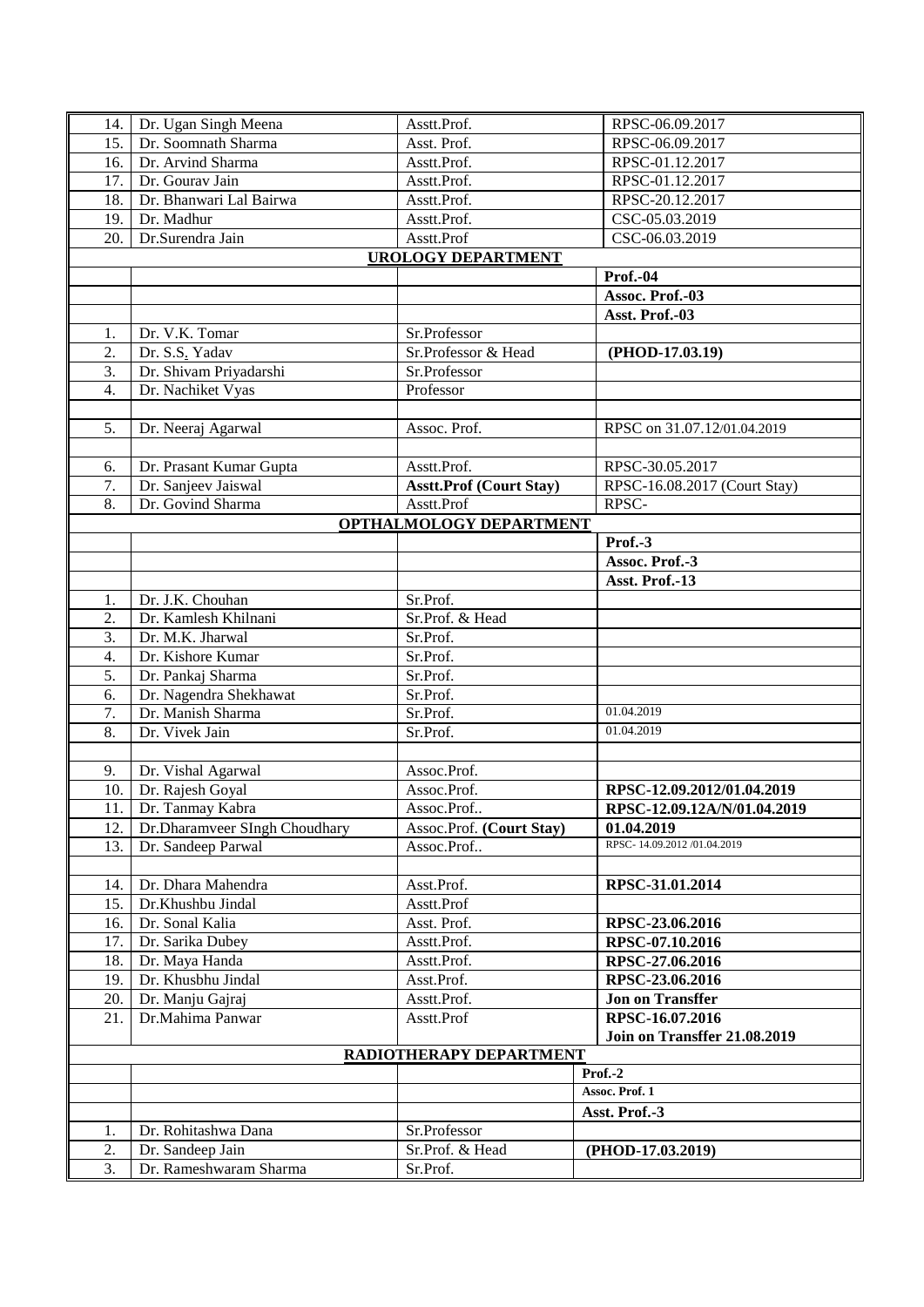| 4.  | Dr. Shantanu Sharma              | Prof.                              |                                      |  |  |
|-----|----------------------------------|------------------------------------|--------------------------------------|--|--|
| 5.  | Dr. Ravindra Singh Gothwal       | Prof.                              |                                      |  |  |
|     |                                  |                                    |                                      |  |  |
| 6.  | Dr. Shivani                      | Asstt.Prof                         | RPSC-18.05.2013                      |  |  |
|     |                                  | <b>RADATION PHYSICS DEPARTMENT</b> |                                      |  |  |
|     |                                  |                                    | <b>Prof.-01</b>                      |  |  |
|     |                                  |                                    | Assoc.Prof.-01                       |  |  |
|     |                                  |                                    | <b>Asstt Prof.-03</b>                |  |  |
|     |                                  | Sr.Demon.-03,                      | Sr.Demon (Rad.Tec.)-01               |  |  |
| 1.  | Dr. A.A.Chougle                  | Retd. Sr.Professor                 | (Pay Minus Pension for onem year)    |  |  |
| 2.  | Dr.                              | Assoc.Prof.                        |                                      |  |  |
|     |                                  |                                    |                                      |  |  |
| 3.  |                                  | Asst. Prof.                        |                                      |  |  |
| 4.  | Dr. Mary Joan                    | Asstt.Prof.                        | CSC-12.01.2016                       |  |  |
|     | Dr. Rajani Verma                 |                                    | CSC-10.01.2018<br>CSC-               |  |  |
| 5.  | Mr. Gurviendra Singh             | Asstt.Prof                         |                                      |  |  |
| 6.  | Miss Priya Saini                 | Sr. Demonstrator                   | CSC-24.05.2018                       |  |  |
| 7.  | Miss.Jeevanshu Jain (Resign from | Sr. Demonstrator                   | CSC-24.05.2018                       |  |  |
|     | 26.11.19                         |                                    |                                      |  |  |
| 8.  | <b>Miss</b>                      | Sr. Demonstrator                   |                                      |  |  |
| 9.  |                                  | Sr. Demonstrator (Rad.Tech.)       |                                      |  |  |
|     |                                  | RADIODIAGNOSIS DEPARTMENT          |                                      |  |  |
|     |                                  |                                    | Prof.-5                              |  |  |
|     |                                  |                                    | Assoc. Prof.-5                       |  |  |
|     |                                  |                                    | Asst. Prof.-20+1(Truma & Orthopedic) |  |  |
| 1.  | Dr. Usha Jaipal                  | Sr.Prof.                           |                                      |  |  |
| 2.  | Dr. Meenu Bagarhatta             | Sr.Prof. & Head                    | (PHOD-17.03.2019)                    |  |  |
| 3.  | Dr. Kuldeep Mendiratta           | Sr.Prof.                           |                                      |  |  |
| 4.  | Dr. Anu Bhandari                 | Prof.                              |                                      |  |  |
| 5.  | Dr. Chaturbhuj Swarnkar          | Sr.Prof.                           |                                      |  |  |
| 6.  | Dr. Naima Mannan                 | Sr.Prof.                           |                                      |  |  |
|     |                                  |                                    |                                      |  |  |
| 7.  | Dr. Raj Kumar Yadav              | Assoc. Prof.                       | RPSC on -05.12.2012 /01.04.2019      |  |  |
| 8.  | Dr. Mukesh Mittal                | Assoc. Prof.                       | RPSC on .08.2012 /01.04.2019         |  |  |
|     |                                  |                                    |                                      |  |  |
| 9.  | Dr. Alka                         | Asstt.Prof                         | RPSC-22.07.2017                      |  |  |
|     | 10. Dr.Sunil Jhakar              | Asstt.Prof.                        | RPSC-26.07.2017                      |  |  |
| 11. | Dr.Saroj Kumari                  | Asstt.Prof.                        | RPSC-10.08.2017                      |  |  |
| 12. | Dr.Raghav Kumar                  | Assttrof.P.                        | RPSC-23.08.2017                      |  |  |
| 13. | Dr.Pragya Surolia                | Asstt.Prof.                        | RPSC-27.01.2018                      |  |  |
| 14. | Dr.Naresh Kr Mangalhara          | Asstt.Prof.                        | RPSC-27.01.2018                      |  |  |
| 15. | Dr.Sunita Kumari                 | Asstt.Prof.                        | RPSC-20.06.2018                      |  |  |
| 16. | Dr.Mahendra Kumar (Long absent)  | Asstt.Prof                         | RPSC-19.07.2018 A/N                  |  |  |
| 17. | Dr. Vishwas Prabhod              | Asstt.Prof                         | CSC-05.07.2019                       |  |  |
| 18. | Dr.Aparna Prakash                | Asstt.Prof.                        | CSC-10.07.2019                       |  |  |
|     |                                  | <b>SKIN &amp; V.D. DEPARTMENT</b>  |                                      |  |  |
|     | Prof.-3                          |                                    |                                      |  |  |
|     |                                  |                                    | Assoc. Prof.-2                       |  |  |
|     |                                  |                                    | Asst. Prof.-5                        |  |  |
| 1.  | Dr. C.M.Kuldeep                  | Sr.Professor                       |                                      |  |  |
| 2.  | Dr. U.S. Agarwal                 | Sr.Prof.                           |                                      |  |  |
| 3.  | Dr. Deepak Kr.Mathur             | Sr.Prof. & Head                    |                                      |  |  |
| 4.  | Dr. R.S.Meena                    | Sr.Professor                       |                                      |  |  |
| 5.  | Dr. Puneet Bhargava              | Sr.Professor                       |                                      |  |  |
| 6.  | Dr. Saroj Purohit                | Sr.Professor                       | 01.04.2019                           |  |  |
| 7.  | Dr. Vijay Paliwal                | Prof.                              |                                      |  |  |
|     |                                  |                                    |                                      |  |  |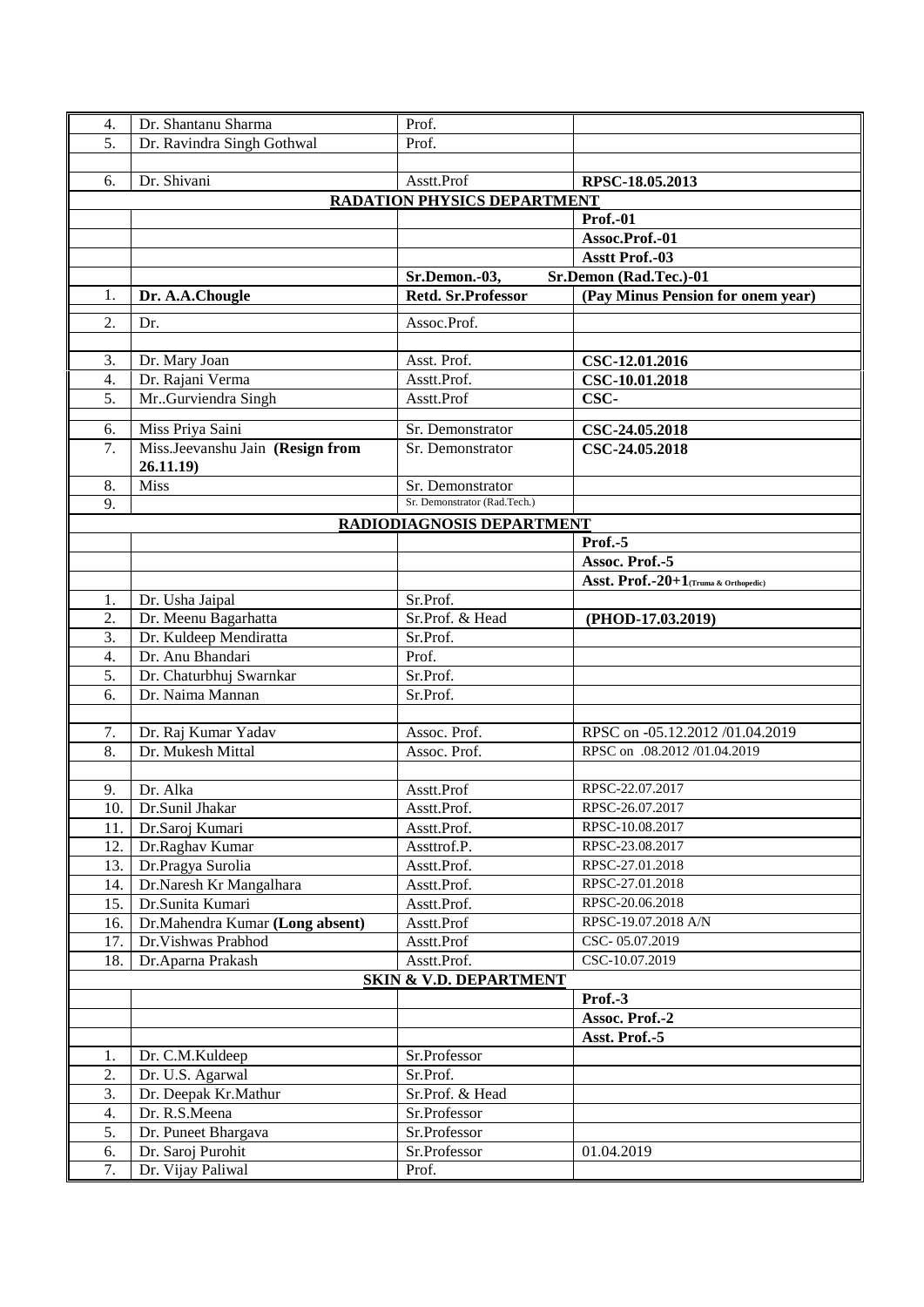| 8.               | Dr. Surendra Kumar                           | Assoc. Prof.                  | 01.04.2019                                     |  |  |
|------------------|----------------------------------------------|-------------------------------|------------------------------------------------|--|--|
|                  |                                              |                               |                                                |  |  |
| 9.               | Dr. Puneet Agarwal                           | Asstt.Prof.                   | RPSC-22.03.2017                                |  |  |
| 10.              | Dr. Nausin Aara                              | Asstt.Prof.                   | RPSC-31.03.2017                                |  |  |
| 11.              | Dr. Amit Kumar Tiwari                        | Asstt.Prof.                   | RPSC-22.03.2017                                |  |  |
|                  | <b>E.N.T. DEPARTMENT</b>                     |                               |                                                |  |  |
|                  |                                              |                               | Prof-3                                         |  |  |
|                  |                                              |                               | Assoc.Prof.-5                                  |  |  |
|                  |                                              |                               | Asstt. Prof.-7                                 |  |  |
| 1.               | Dr. Man Prakash Sharma                       | Sr.Prof.                      |                                                |  |  |
| 2.               | Dr. Sunita Agarwal                           | Sr.Prof. & Head               | $(03.08.2019 - PHOD)$                          |  |  |
| 3.               | Dr. S.K. Samdhani                            | Sr.Prof.                      |                                                |  |  |
| $\overline{4}$ . | Dr. Rekha Harshwardhan                       | Sr.Prof.                      | 01.04.2019                                     |  |  |
| 5.               | Dr. Pawan Singhal                            | Professor                     |                                                |  |  |
|                  |                                              |                               |                                                |  |  |
| 6.               | Dr. Mohnish Grover                           | Assoc.Prof.                   |                                                |  |  |
| 7.               | Dr. Anjani Kumar Sharma                      | Assoc.Prof.                   | RPSC on 01.09.2012/01.04.2019                  |  |  |
| 8.               | Dr. Shashank Nath Singh                      | Assoc.Prof.                   | 01.04.2019                                     |  |  |
|                  |                                              |                               |                                                |  |  |
| 9.               | Dr. Mahendra Singh Handa                     | Asst. Prof.                   | <b>RPSC-</b>                                   |  |  |
| 10.              | Dr. Prem Singh Jat                           | Asstt.Prof.                   | RPSC-10.02.2017 A/N                            |  |  |
| 11.              | Dr. Purnima                                  | Asstt.Prof                    | RPSC-13.02.2017                                |  |  |
|                  |                                              |                               | (Deputation to B.J.Medical College, Ahemdabad  |  |  |
|                  |                                              |                               | for 01 year w.e.f.16.09.19 A/N)                |  |  |
| 12.              | Dr.Siddarth Nirwan                           | Asstt.Prof                    | RPSC= 02.2017                                  |  |  |
|                  |                                              |                               | <b>Join on transfer 21.08.2019</b>             |  |  |
| 13.<br>14.       | Dr. Kailash Singh Jat<br>Dr. Ramlakhan Meena | Asstt.Prof.<br>Asstt.Prof.    | RPSC-09.03.2017<br>RPSC-31.03.2017             |  |  |
|                  |                                              |                               |                                                |  |  |
|                  |                                              |                               |                                                |  |  |
| 15.              | Dr.Subham Agarwal                            | Asstt.Prof (Court Stay)       | RPSC-                                          |  |  |
|                  |                                              | <b>ORTHOPAEDIC DEPARTMENT</b> |                                                |  |  |
|                  |                                              |                               | Prof.-7                                        |  |  |
|                  |                                              |                               | Assoc. Prof.-8                                 |  |  |
|                  |                                              |                               | Asst. Prof.-10+3(Truma & Orthopedic)           |  |  |
| 1.               | Dr. R.C.Meena                                | Sr.Prof.                      |                                                |  |  |
| 2.               | Dr. M.C. Bansal                              | Sr.Prof. & Head               | $(03.08.2019 - PHOD)$                          |  |  |
| 3.               | Dr. Narendra Joshi                           | Sr.Prof.                      |                                                |  |  |
| 4.               | Dr. R.C. Banshiwal                           | Sr.Prof.                      |                                                |  |  |
| 5.               | Dr D.S. Meena                                | Sr.Prof. & Supdt.             |                                                |  |  |
| 6.               | Dr. R.L.Dayama                               | Sr.Prof.                      |                                                |  |  |
| 7.               | Dr. M.K.Yadav                                | Sr.Prof.                      |                                                |  |  |
| 8.               | Dr. R.P.Assat                                | Sr.Prof.                      |                                                |  |  |
| 9.               | Dr. S.L.Sharma                               | Sr.Prof.                      |                                                |  |  |
| 10.              | Dr. Sudhir Kumar                             | Sr.Prof.                      |                                                |  |  |
| 11.              | Dr. Pankaj Jain                              | Sr.Prof.                      | 01.04.2019                                     |  |  |
| 12.              | Dr. Anurag Dhakar                            | Prof.                         |                                                |  |  |
| 13.              | Dr.Prasant Modi                              |                               |                                                |  |  |
| 14.              | Dr.Arun Kumar Sharma                         | Asstt.Prof<br>Asstt.Prof.     | RPSC-10.05.2013(Court Stay)<br>RPSC-22.05.13   |  |  |
|                  |                                              |                               | Join on transfer 20.07.2013                    |  |  |
| 15.              | Dr. Shiv Kumar Goyal                         | Asstt.Prof                    | RPSC-30.04.2013 (Court Stay)                   |  |  |
| 16.              | Dr. Narendra Saini                           | Asstt.Prof                    | RPSC-09.05.2013                                |  |  |
| 17.              | Dr. Rajkumar Harshwal                        | Asstt.Prof                    | Join on 24.04.2015 (Court Stay)                |  |  |
| 18.              | Dr. Amit Jain                                | Asst.Prof.                    | RPSC-04.05.2013                                |  |  |
| 19.              | Dr. Jakir Hussain                            | Asstt.Prof                    | RPSC-30.04.13 (Court Stay)                     |  |  |
| 20.<br>21.       | Dr. Ravindra Kumar<br>Dr. Rakesh Kumar       | Assrr.Prof.<br>Asstt.Prof.    | Join on Transfer 22.07.2013<br>RPSC-27.06.2013 |  |  |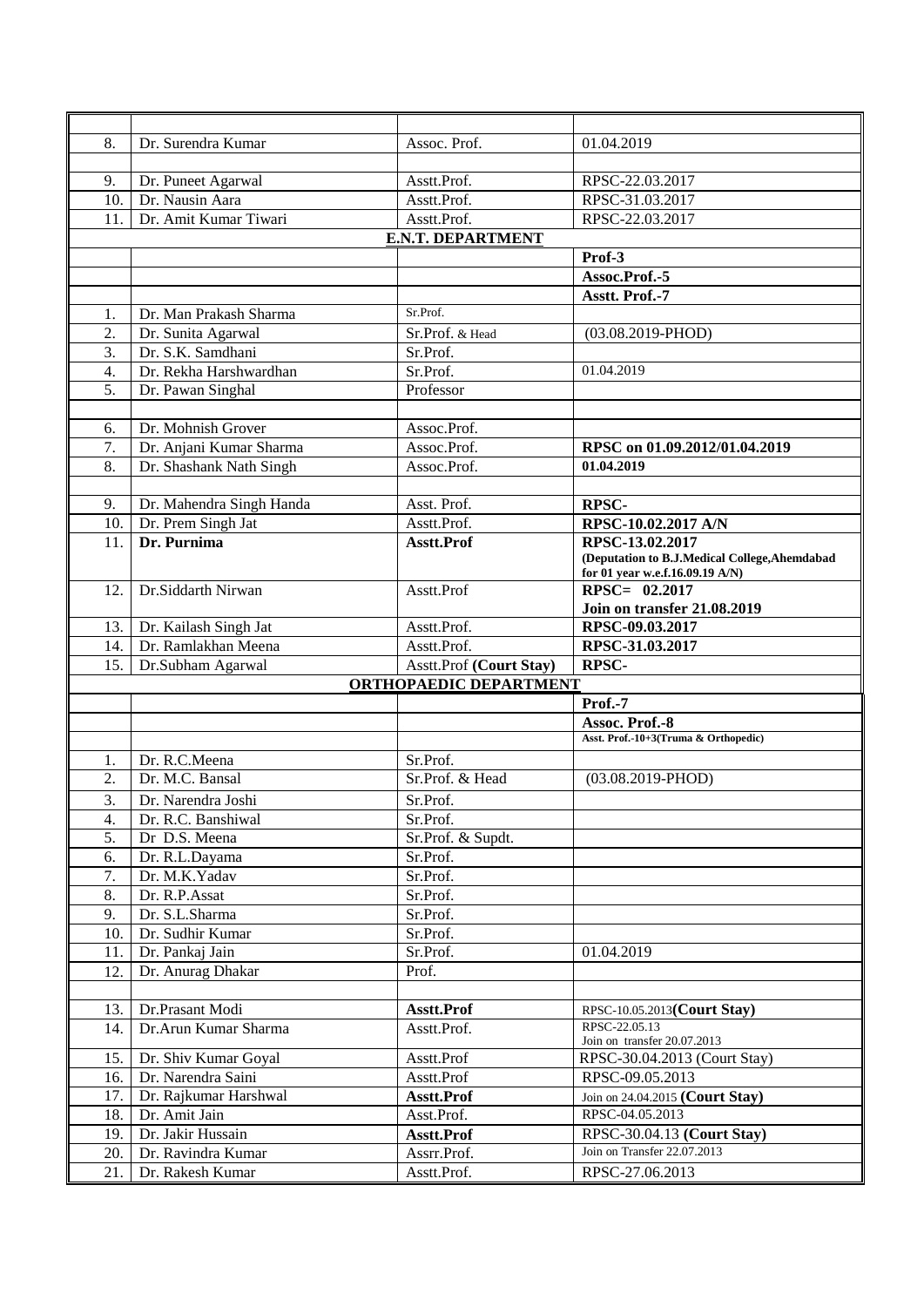| 22. | Dr. Sunil Kumar Rawat                                                  | Asst. Prof.                                                              | RPSC-01.05.13                              |
|-----|------------------------------------------------------------------------|--------------------------------------------------------------------------|--------------------------------------------|
| 23. | Dr. Vishal Shekhawat                                                   | Asstt.Prof.                                                              | <b>Join on Transffer</b>                   |
| 24. | Dr. Om Singh Meel                                                      | Asstt.Prof.                                                              | RPSC-20.06.2017                            |
| 25. | Dr.UmeshKr Meena                                                       | Asstt.Prof                                                               |                                            |
| 26. | Dr. Avtar Singh Balawat                                                | Asstt.Prof                                                               | RPSC-19.05.2017                            |
| 27. | Dr.Rakesh Kumar                                                        | Asstt.Prof.                                                              | Join on Transffer Ajmer 26.03.2018         |
| 28. | Dr.Heera Lal Dhawan                                                    | Asstt.Prof.                                                              | RPSC-29.05.2017                            |
|     |                                                                        | PAEDIATRIC MEDICINE DEPARTMENT                                           |                                            |
|     |                                                                        |                                                                          | <b>Prof.-10</b>                            |
|     |                                                                        |                                                                          | Assoc. Prof.-5                             |
|     | Asst. Prof.-- 7 (Pulm/Nephr./Cardio./ Gastero/Neuro each one/Nena.-(2) |                                                                          | Asst. Prof.-27                             |
| 1.  | Dr. S. Sitaraman                                                       | Sr.Professor                                                             |                                            |
| 2.  | Dr. M.L. Gupta                                                         | Sr.Professor & Head                                                      | $(03.08.2019 - PHOD)$                      |
| 3.  | Dr. Ashok Gupta                                                        | Sr.Professor & Supdt.<br><b>SPMCHI</b>                                   |                                            |
| 4.  | Dr. B.S. Sharma                                                        | Sr.Professor                                                             |                                            |
| 5.  | Dr. J.N. Sharma                                                        | Sr.Professor                                                             |                                            |
| 6.  | Dr. A.J. Mehta                                                         | Sr.Professor                                                             |                                            |
| 7.  | Dr. K.K.Meena                                                          | Sr.Professor                                                             |                                            |
| 8.  | Dr. Kusum Devpura                                                      | Sr.Professor                                                             |                                            |
| 9.  | Dr. Rambabu Sharma                                                     | Sr.Professor                                                             |                                            |
| 10. | Dr. Kapil Garg                                                         | Sr.Professor                                                             |                                            |
| 11. | Dr. R.K. Gupta                                                         | Sr.Professor                                                             |                                            |
| 12. | Dr. Jagdish Singh                                                      | Sr.Prof. & Supdt.<br>Setilite Hospital, Sethi Colony<br>(w.e.f.20.04.16) |                                            |
| 13. | Dr. Pradeep Kr Meena                                                   | Professor                                                                | Join on Transffer on 30.09.2019            |
| 14. | Dr. Neha Agarwal                                                       | Asst. Prof.                                                              | RPSC-27.04.13                              |
| 15. | Dr. Ramesh Choudhary                                                   | Asst. Prof.                                                              | RPSC-18.05.13                              |
| 16. | Dr. Dhanjay Singh Shekhawat                                            | Asstt.Prof                                                               | RPSC-27.04.2013 (Working at Cardiology     |
|     |                                                                        |                                                                          | Department)                                |
| 17. | Dr. Priyanshu Mathur                                                   | Asst. Prof.                                                              | RPSC-27.04.13                              |
| 18. | Dr. Vishnu Agarwal                                                     | Asstt.Prof                                                               | RPSC-29.04.2013                            |
| 19. | Dr. Alok Kumar Goyal                                                   | Asstt.Prof                                                               | RPSC-29.06.2013                            |
| 20. | Dr. Rinku Saini                                                        | Asstt.Prof                                                               | RPSC-21.05.2013                            |
| 21. | Dr. Anita Choudhary                                                    | Asst. Prof.                                                              | RPSC-29.04.2013                            |
| 22. | Dr. Vishnu Kumar Pansari                                               | Asstt.Prof                                                               | Join on Transffer from Bikaner on 03.07.15 |
| 23. | Dr. Jeetam Singh Meena (Court Stay)                                    | Asstt.Prof                                                               | Join on Transfer 22.07.2013                |
| 24. | Dr. Pawan Kumar Sulaniya                                               | Asst. Prof.                                                              | RPSC-27.04.13                              |
| 25. | Dr. Gyatri Dhanger                                                     | Asst. Prof.                                                              | RPSC-04.05.2013                            |
| 26. | Dr. Ghanshyam Swami                                                    | Asst. Prof.                                                              | RPSC-30.04.13                              |
| 27. | Dr. Yogesh Yadav                                                       | Asstt.Prof.                                                              | RPSC-27.04.13                              |
| 28. | Dr. Vijay Agarwal                                                      | Asstt.Prof                                                               | RPSC-10.06.2013                            |
| 29. | Dr. Alok Upadhyaya                                                     | Asstt.Prof                                                               | RPSC-07.06.2013                            |
| 30. | Dr. Pankaj Kumar Jain                                                  | Asstt.Prof                                                               | RPSC-20.07.2017                            |
| 31. | Dr. Dhan Raj Bagri                                                     | Asstt.Prof.                                                              | RPSC-20.07.2017                            |
| 32. | Dr. Richa Choudhary                                                    | Asstt.Prof                                                               | RPSC-01.11.2017                            |
| 33. | Dr. Manisha Bhargawa                                                   | Asstt.Prof.                                                              | RPSC-01.11.2017                            |
| 34. | Dr. Vijendra Kumar Garg                                                | Asstt.Prof                                                               | RPSC-01.11.2017                            |
| 35. | Dr.Sahilja Vajpayee                                                    | Asstt.Prof.                                                              | RPSC-01.11.2017                            |
| 36. | Dr.Neelam Singh                                                        | Asstt.Prof.                                                              | RPSC-15.11.2017                            |
| 37. | Dr.Umesh Kumar Gurjar                                                  | Asstt.Prof.                                                              | RPSC-15.11.2017 A/N                        |
| 38. | Dr.Sawai Singh Lora                                                    | Asstt.Prof.                                                              | RPSC-24.11.2017                            |
| 39. | Dr.Kamlesh Kr Agrawal                                                  | Asstt.Prof                                                               | RPSC-20.02.2018 A/N                        |
| 40. | Dr.Sharad Bansal                                                       | Asstt.Prof.                                                              | RPSC-27.03.2018                            |
| 41. | Dr.Sunil Goothwal                                                      | Asstt.Prof                                                               | Join On Transsfer                          |
| 1.  | Dr.                                                                    | Asstt.Prof. (Neonatology)                                                |                                            |
|     |                                                                        |                                                                          |                                            |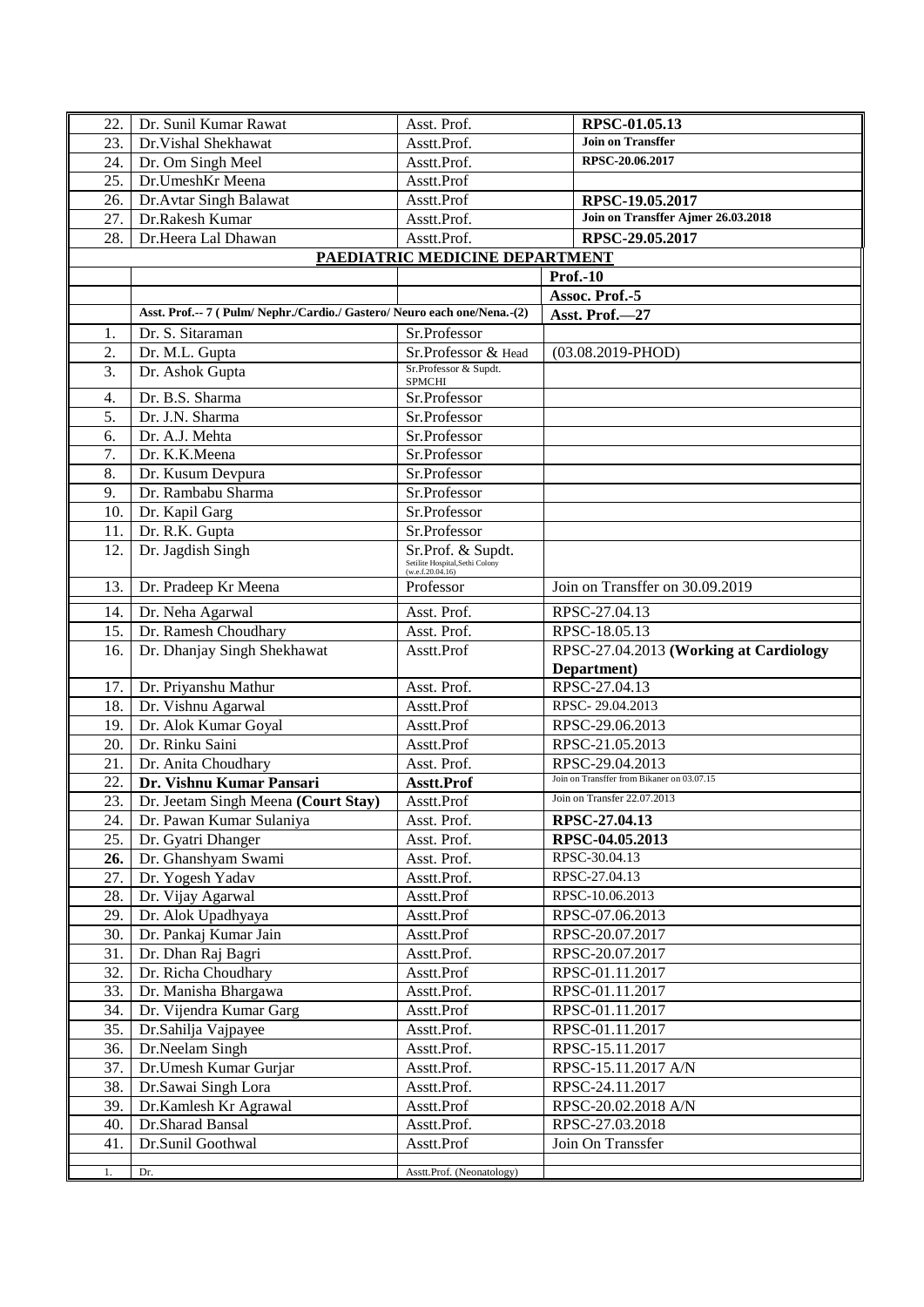| 2.       | Dr.                                      | Asstt.Prof. (Neonatology)                           |                                      |  |  |
|----------|------------------------------------------|-----------------------------------------------------|--------------------------------------|--|--|
| 3.       | Dr.                                      | Asstt.Prof. (Cardiology)                            |                                      |  |  |
| 4.<br>5. | Dr.<br>Dr.                               | Asstt.Prof. (Nephrology)<br>Asstt.Prof. (Neurology) |                                      |  |  |
| 6.       | Dr.                                      | Asstt.Prof. (Pulmonary)                             |                                      |  |  |
| 7.       | Dr.                                      | Asstt.Prof.(Gastroenterology)                       |                                      |  |  |
|          |                                          |                                                     |                                      |  |  |
|          | PAEDIATRIC SURGERY DEPARTMENT<br>Prof.-4 |                                                     |                                      |  |  |
|          |                                          |                                                     |                                      |  |  |
|          |                                          |                                                     | Assoc. Prof.-5                       |  |  |
|          |                                          |                                                     | Asst. Prof.-3                        |  |  |
| 1.       | Dr. Arun Gupta                           | Sr.Prof.                                            |                                      |  |  |
| 2.       | Dr. A.K. Shukla                          | Sr.Prof. & Head                                     | (PHOD-20.04.2018)                    |  |  |
| 3.       | Dr. Praveen Mathur                       | Sr.Prof.                                            |                                      |  |  |
| 4.       | Dr. Vinita Chaturvedi                    | Sr.Prof.                                            |                                      |  |  |
|          |                                          |                                                     |                                      |  |  |
| 5.       | Dr.Ramesh Tanger (Court Stay)            | Assoc.Prof                                          | 01.04.2019                           |  |  |
| 6.       | Dr.Pramila Sharma (Court Stay)           | Assoc.Prof                                          | 01.04.2019                           |  |  |
|          |                                          |                                                     |                                      |  |  |
| 7.       | Dr.Pradeep Kumar Gupta                   | Asstt.Prof.                                         | RPSC-26.04.2017 A/N                  |  |  |
|          |                                          |                                                     |                                      |  |  |
| 8.       | Dr.Neeraj Tuteja                         | Asstt.Prof                                          | Joinon Transffer                     |  |  |
| 9.       | Dr.Rahul Gupta                           | Asstt.Prof                                          | Join on                              |  |  |
| 10.      | Dr.Aditya Pratap Singh                   | Asstt.Prof.                                         | CSC-14.12.2016                       |  |  |
| 11       | Dr. C.S.Sharma                           | Ex-Professor                                        | <b>Contarct against Assoc.Prof.</b>  |  |  |
|          |                                          | <b>CHEST &amp; T.B. DEPARTMENT</b>                  |                                      |  |  |
|          |                                          |                                                     | Prof.-5                              |  |  |
|          |                                          |                                                     | Assoc. Prof.-2                       |  |  |
|          |                                          |                                                     |                                      |  |  |
|          |                                          |                                                     | Asst. Prof.-5                        |  |  |
| 1.       | Dr. R.K. Jenaw                           | Sr.Prof.                                            |                                      |  |  |
| 2.       | Dr. S.P. Agnihotri                       | Sr.Professor& Head                                  | $(03.08.2019 - PHOD)$                |  |  |
| 3.       | Dr. Vinod Joshi                          | Sr.Professor & Supdt                                |                                      |  |  |
| 4.       | Dr. Suresh Koolwal                       | Sr.Prof                                             |                                      |  |  |
| 5.       | Dr. Narendra Khippal                     | Prof.                                               |                                      |  |  |
|          |                                          |                                                     |                                      |  |  |
| 6.       | Dr. Sheetu Singh                         | Asst. Prof.                                         | RPSC-22.01.14                        |  |  |
| 7.       |                                          |                                                     |                                      |  |  |
|          | Dr. Aashish Kumar Singh                  | Asst. Prof.                                         | RPSC-22.01.14                        |  |  |
| 8.       | Dr. Govind Singh Rajawat                 | Asst. Prof.                                         | RPSC-22.01.14                        |  |  |
| 9.       | Dr. Shubhra Jain                         | Asst. Prof.                                         | RPSC-11.02.14                        |  |  |
| 10.      | Dr. Mohd.Javed Quershi                   | Asstt.Prof.                                         | Join on Transfer -19.12.14 A/N       |  |  |
|          | 11. Dr. Gulab Singh Yadav                | Asst. Prof.                                         | RPSC-12.02.14                        |  |  |
| 12.      | Dr.Manoj Meena                           | Asstt.Prof                                          | Join on Transsfer 09.03.2019         |  |  |
|          |                                          | ANAESTHESIA DEPARTMENT                              |                                      |  |  |
|          |                                          |                                                     | <b>Prof.-12</b>                      |  |  |
|          |                                          |                                                     |                                      |  |  |
|          |                                          |                                                     | Assoc. Prof.-22                      |  |  |
|          |                                          |                                                     | Asst. Prof.-14+3(Truma & Orthopedic) |  |  |
| 1.       | Dr. Reema Meena                          | Sr.Prof.                                            |                                      |  |  |
| 2.       | Dr. Fareed Ahmed                         | Sr.Prof. & Head                                     | (PHOD-17.03.2019)                    |  |  |
| 3.       | Dr. Usha Bapna                           | Sr.Prof.                                            |                                      |  |  |
| 4.       | Dr. Shriphal Meena                       | Professor                                           |                                      |  |  |
| 5.       | Dr. C.K. Vyas                            | Sr.Professor                                        |                                      |  |  |
| 6.       | Dr. R.C. Sunar                           | Sr.Professor                                        |                                      |  |  |
|          |                                          |                                                     |                                      |  |  |
| 7.       | Dr. S.K.Bhati                            | Professor                                           |                                      |  |  |
| 8.       | Dr. Rajesh Sharma                        | Professor                                           |                                      |  |  |
| 9.       | Dr. Trishala Jain                        | Sr.Professor                                        |                                      |  |  |
|          | 10. Dr. C.S. Chatterjee                  | Sr.Professor                                        |                                      |  |  |
| 11.      | Dr. Poonam K. Kalra                      | Sr.Prof.                                            |                                      |  |  |
| 12.      | Dr. Shobha Purohit                       | Sr.Prof.                                            |                                      |  |  |
|          | 13. Dr. Rajeev Sharma                    | Sr.Prof.                                            |                                      |  |  |
|          |                                          |                                                     |                                      |  |  |
|          | 14. Dr. Anjum Sayyed                     | Sr.Prof.                                            |                                      |  |  |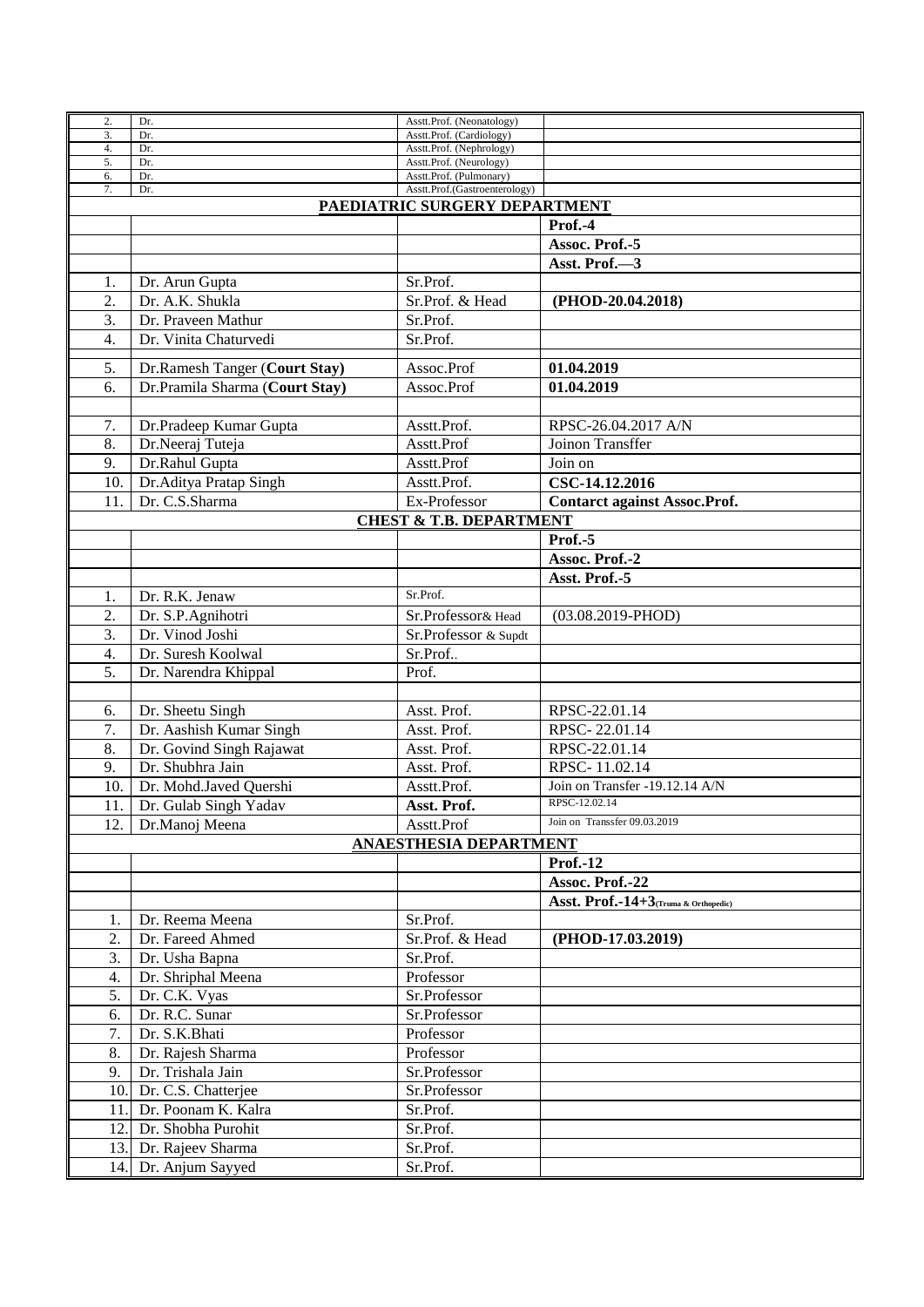|      | 15. Dr. Neelam Dogra                    | Sr.Prof.                               |                                                              |
|------|-----------------------------------------|----------------------------------------|--------------------------------------------------------------|
|      | 16. Dr. P.S. Lamba                      | Sr.Prof.                               |                                                              |
| 17.  | Dr. Rama Chatterjee                     | Prof.                                  |                                                              |
|      | 18. Dr. Alka Purohit                    | Prof.                                  |                                                              |
| 19.  | Dr. Tarun Lal                           | Prof.                                  |                                                              |
| 20.  | Dr. Vandana Mangal                      | Prof.                                  |                                                              |
| 21.  | Dr. Rajani Mathur                       | Prof.                                  |                                                              |
| 22.  | Dr. Varsha Kothari                      | Prof.                                  |                                                              |
| 23.  | Dr. Mamta Sharma                        | Sr.Prof                                | 01.04.2019                                                   |
| 24.  | Dr. Kanchan Chouhan                     | Prof.                                  |                                                              |
| 25.  | Dr. Sunil Chouhan                       | Sr.Prof                                | 01.04.2019                                                   |
|      | 26. Dr. Indu Verma                      |                                        | 01.04.2019                                                   |
| 27.  | Dr. Mamta Khandelwal                    | Sr.Prof<br>Prof.                       |                                                              |
|      |                                         |                                        |                                                              |
| 28.  | Dr. Harpreet Kaur                       | Prof.                                  |                                                              |
|      |                                         | Assoc. Prof.                           | RPSC-25.09.2013/01.04.2019                                   |
|      | 29. Dr. Priyanka Jain                   |                                        | 01.04.2019                                                   |
|      | 30. Dr. Anupama Gupta                   | Assoc.Prof.                            |                                                              |
|      | 31. Dr. Nihar Sharma                    | Assoc.Prof.                            | RPSC 01-02-2013/01.04.2019<br>Join on Transfer on 30.09.2019 |
| 32.  | Dr.Yogendra Singhal<br>Dr. Simrti Nanda | Assoc.Prof                             |                                                              |
| 33.  |                                         | Assoc.Prof.                            | RPSC-25-02-2013/01.04.2019                                   |
| 34.  | Dr. Sonali Bhatia                       | Assoc.Prof.                            | RPSC-02-02-2013/01.04.2019                                   |
| 35.  | Dr. Pratibha Rathore                    | Assoc.Prof.                            | RPSC-06-02-2013/01.04.2019                                   |
|      | 36. Dr. Chitra Singh                    | Assoc.Prof.                            | RPSC 01-02-2013/01.04.2019                                   |
| 37.  | Dr. Gaurav Sharma                       | Assoc.Prof.                            | RPSC-03.02.2013/01.04.2019                                   |
|      | 38. Dr. Mahipal Singh                   | Assoc.Prof.                            | RPSC 01-03-2013/01.04.2019                                   |
|      | 39. Dr. Sunita Meena                    | Assoc.Prof.                            | RPSC-25-02-2013/01.04.2019                                   |
| 40.1 | Dr.Satish Chand Meena (Court Stay)      | Assoc.Prof.                            | 01.04.2019                                                   |
|      |                                         |                                        |                                                              |
|      | 41. Dr. Yogesh Chand Modi               | Asst. Prof.                            | RPSC-09.09.2013                                              |
| 42.1 | Dr. Adhokshag Joshi                     | Asstt.Prof.                            | Join on 03.07.2015 from Kota                                 |
|      | 43. Dr. Pradeep Charan                  | Asst. Prof.                            | RPSC-28.02.2014                                              |
| 44.  | Dr. Siddharth Sharma                    | Asst. Prof.                            | RPSC-01.03.2014                                              |
|      | 45. Dr. Neelu Sharma                    | Asst. Prof.                            | RPSC-03.03.2014                                              |
|      | 46. Dr. Savita Meena                    | Asstt.Prof.                            | RPSC-05.03.2014                                              |
|      | 47. Dr. Manoj Kumar Soni                | Asstt.Prof.                            | RPSC-07.03.2014                                              |
|      | 48. Dr. Satyaveer Singh Gurjar          | Asstt.Prof.                            | Join on Transffer                                            |
|      | 49. Dr. Shiv Kumar Goyal                | Asstt.Prof.                            | (Truma & Orthopedic) CSC-17.12.14                            |
|      | 50. Dr. Rajnish Kumar Singhal           | Asstt.Prof.                            | CSC- (Truma & Orthopedic)                                    |
|      | 51. Dr. Gopal Lal Bansal                | Asstt.Prof.                            | CSC-02.09.2015                                               |
| 52.  | Dr. Sanjay Kr.Morwal                    | Asstt.Prof.                            | CSC-13.12.2016                                               |
|      |                                         | <b>OBST. &amp; GYNAE DEPARTMENT***</b> |                                                              |
|      |                                         |                                        | Prof.-9                                                      |
|      |                                         |                                        | Assoc. Prof.-21                                              |
|      |                                         | Sr.Professor                           | Asst. Prof.-26                                               |
| 1.   | Dr. Lata Rajoria                        | &Supdt.Zanana Hospital                 |                                                              |
| 2.   | Dr. B.S. Meena                          | Sr.Prof. & Head                        | $(03.08.2019 - PHOD)$                                        |
| 3.   | Dr. Manju Sharma                        | Sr.Professor                           |                                                              |
| 4.   | Dr. K.P. Banarjee                       | Sr.Professor                           |                                                              |
| 5.   | Dr. Neelam Bhardwaj                     | Sr.Professor                           |                                                              |
| 6.   | Dr. Anju Sharma                         | Sr.Professor                           |                                                              |
| 7.   | Dr. Suman Mehndiratta                   | Sr.Professor                           |                                                              |
| 8.   | Dr. Pushpa Nagar                        | Sr.Professor                           |                                                              |
| 9.   | Dr. Asha Verma                          | Sr Professor& Supdt,                   |                                                              |
|      |                                         | Mahila chikitsalya                     |                                                              |
| 10.  | Dr. Kusum Lata Meena                    | Sr.Professor                           |                                                              |
| 11.  | Dr. Prem Lata Mittal                    | Sr.Professor                           |                                                              |
|      |                                         |                                        |                                                              |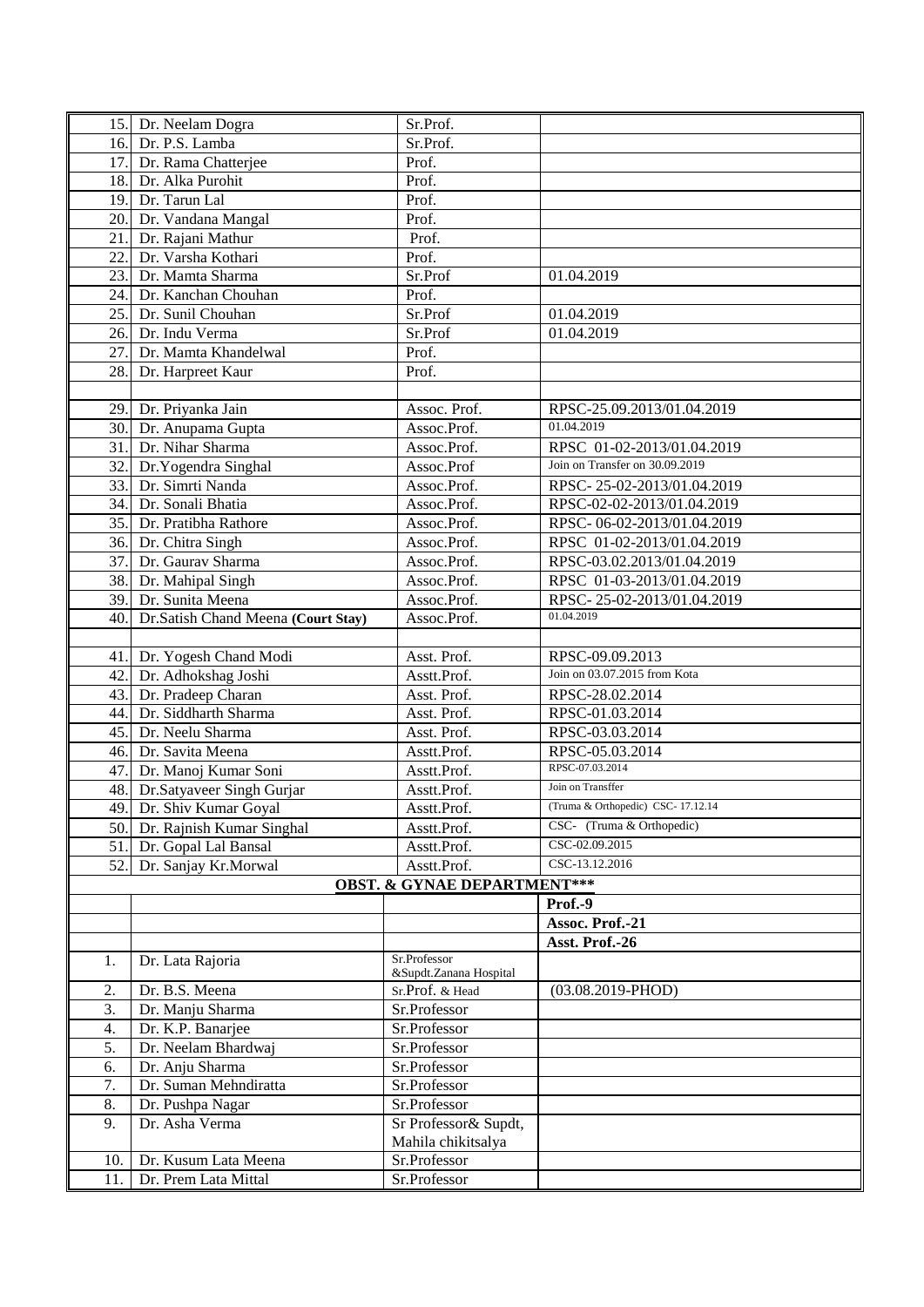| 12. | Dr. Madhu Bhat                            | Professor                        |                                                                                    |
|-----|-------------------------------------------|----------------------------------|------------------------------------------------------------------------------------|
| 13. | Dr. Anita Simlot                          | Prof. (Court Stay)               |                                                                                    |
| 14. | Dr. Nupur Louria                          | Sr.Professor.                    |                                                                                    |
| 15. | Dr. Obey Nagar                            | Sr.Professor.                    |                                                                                    |
| 16. | Dr. Seema Mehta                           | Sr.Professor.                    |                                                                                    |
| 17. | Dr. Reena Pant                            | Sr.Professor.                    |                                                                                    |
| 18. | Dr. Jyotshna Vyas                         | Sr.Professor.                    |                                                                                    |
| 19. | Dr. Mohan Lal Meena                       | SrProf.                          | 01.04.2019                                                                         |
| 20. | Dr. Suniti Verma                          | SrProf.                          | 01.04.2019                                                                         |
|     |                                           |                                  |                                                                                    |
| 21. | Dr. Rakhi Arya                            | Assoc.Prof                       | 01.04.2019                                                                         |
| 22. | Dr. Megha Agarwal                         | Assoc.Prof                       | RPSC-02.02.2013/01.04.2019                                                         |
| 23. | Dr. Reshma Gera                           | Assoc.Prof                       | RPSC-02.02.2013/01.04.2019                                                         |
| 24. | Dr. Anita Sharma                          | Assoc.Prof                       | RPSC-01.02.2013/01.04.2019                                                         |
| 25. | Dr. Anil Gurjar                           | Assoc.Prof                       | 01.04.2019                                                                         |
| 26. | Dr. Indu Gautam                           | Assoc.Prof                       | 01.04.2019                                                                         |
| 27. | Dr. Sunita Hemani                         | Assoc.Prof                       | 01.04.2019                                                                         |
| 28. | Dr. Aditi Bansal                          | Assoc.Prof                       | 01.04.2019                                                                         |
| 29. | Dr. Lata Ratnu                            | Assoc.Prof                       | RPSC-14.02.2013 A/N/01.04.2019                                                     |
| 30. | Dr. Urmila Mahala                         | Assoc.Prof                       | RPSC-02.02.2013/01.04.2019                                                         |
| 31. | Dr. Pawan Kr. Agarwal                     | Assoc.Prof                       | 01.04.2019                                                                         |
| 32. | Dr. Indira Lamba                          | Assoc.Prof                       | RPSC-01.02.2013/01.04.2019                                                         |
| 33. | Dr. Deepa Choudhary                       | Assoc.Prof                       | 01.04.2019                                                                         |
| 34. | Dr. Rajani Nawal                          | Assoc.Prof                       | 01.04.2019                                                                         |
| 35. | Dr. Sua Ram Siani                         | Assoc.Prof                       | 01.04.2019                                                                         |
| 36. | Dr. Suman Bala                            | Assoc.Prof                       | 01.04.2019                                                                         |
|     |                                           |                                  |                                                                                    |
| 37. | Dr. Aparna Sharma                         | <b>Asstt.Prof (Cout</b><br>Stay) |                                                                                    |
|     | 38. Dr. Suman Choudhary                   | Asstt.Prof.                      | (Study leave w.e.f. 02.09.2019 to 31.03.2020)                                      |
| 39. | Dr. Sudha Saluja                          | Asstt.Prof.                      | RPSC-15-04-2013 A/N                                                                |
| 40. | Dr. Sindhu Sudha Gaur                     | Asstt.Prof                       | Join on Transffer-24.04.2018                                                       |
| 41. | Dr. Charusmita Agarwal                    | Asstt.Prof.                      | RPSC-26.09.2017                                                                    |
| 42. | Dr. Richa Gupta                           | Asstt.Prof.                      | RPSC-26.09.2017                                                                    |
| 43. | Dr. Priya Sonkhiya                        | Asstt.Prof.                      | RPSC-26.092017                                                                     |
| 44. | Dr. Mamta Meena                           | Asstt.Prof.                      | RPSC-26.09.2017                                                                    |
|     | 45. Dr. Alka Batar                        | Asstt.Prof.                      | RPSC-26.09.2017                                                                    |
| 46. | Dr. Akshi Agarwal                         | Asstt.Prof                       | RPSC-26.09.2017 A/N                                                                |
| 47. | Dr. Garima                                | Asstt.Prof.                      | RPSC-27.09.2017                                                                    |
| 48. | Dr. Jyoti Saini                           | Asstt.Prof.                      | RPSC-29.09.2017                                                                    |
| 49. | Dr. Neha Sharma                           | Asstt.Prof                       | RPSC-03.10.2017                                                                    |
| 50. | Dr. Ramesh Chand                          | Asstt.Prof                       |                                                                                    |
| 51. | Dr. Manju Saini                           | Asstt.Prof                       |                                                                                    |
|     |                                           | <b>Dentistry Department</b>      | (Posts Sanctioned Vide Government letter No-F.16(13)ME/Gr-1/2018 dated 19.04.2018) |
|     |                                           |                                  | Professor-01                                                                       |
|     |                                           |                                  | <b>Associate Professor-01</b>                                                      |
|     |                                           |                                  | <b>Assistant Professor-01</b>                                                      |
| 1.  | Dr. Vipin Kumar Varshney,<br>Orthodontics | Sr.Professor                     | Working against<br>Join on 20.12.2018                                              |
| 2.  | Dr.Purnima Agarwal, Orthodontics          | Sr Prof.                         | Working against, Asso. Professor, Dentistry<br>Join on 20.12.2018 /01.042019       |
| 3.  | Dr.Anil Kumar Sharma                      | Asstt.Prof.                      | RPSC-24.04.2013 (Join in Jaipur on 27.10.2018)                                     |
|     |                                           | <b>OTHER GAZETTED OFFICER</b>    |                                                                                    |
| 1.  | Mr. Manish Mathur                         | <b>Financial Advisior</b>        | Join on 06.03.2019                                                                 |
| 2.  | Shri. Jaiprakash                          | A.O.                             | Join on 06.03.2019                                                                 |
| 3.  | Shri Sudesh Gupta                         | Private Secretary                |                                                                                    |
|     |                                           |                                  |                                                                                    |